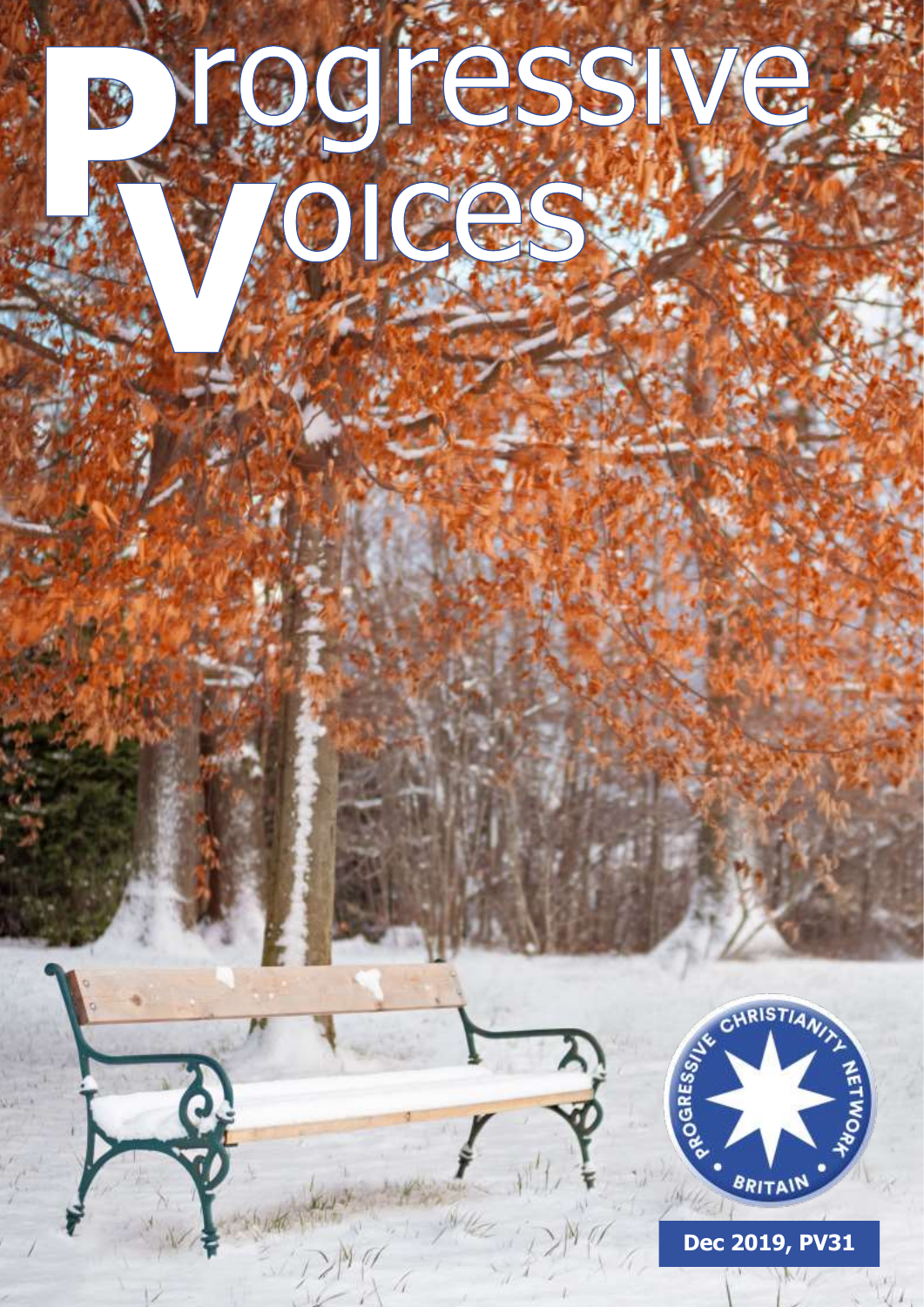# Film Project

In his recent Chair's Update, Adrian commented that the film project was 'one of the most original and significant pieces of work which we have undertaken'. Whilst the pragmatist in me is cautious of raising expectations too much, especially given my involvement, it certainly does feel like a bold and creative initiative that could engage people in new and profound ways; and that is exciting!

It was decided very early on that the last thing we needed was more theologians regaling us with exciting new theories and practices; as enjoyable as many of us find that prospect, there are plenty of excellent books and conferences for us, and a niggling truth that very few others care.

What we will soon have is a series of six films about people who are largely unknown, like most of us, and most of the potential viewers. Their lives are not any more remarkable than many of ours and their achievements unlikely to feature in any history books. And yet they are wonderful people with stories that are disarmingly honest, journeys that will resonate deeply, and attitudes that will gently and gracefully provoke both emotional responses and fundamental questions.

![](_page_1_Picture_4.jpeg)

The first film, which is complete, tells Gemma's story. Gemma, who grew up a Christian in Stockport, now owns a small farm in a Pennine village and is a practicing Hindu. Once happy with her faith, she reached a point where a 'glass screen shattered' and she chose to freefall. It was in

Gandhi's autobiography that she found healing and love and acceptance. She now recognises a God who is bigger and broader than we could ever imagine, found equally in church and temple, accessible through prayer and shrine alike. Gemma's husband, the local vicar, is deeply integral to a shared and creative spirituality that hints at the

wonderful potential of religions common ground.

The next two films are nearing a final edit

![](_page_1_Picture_9.jpeg)

and pick up the tales of Holly and Nat. The former a young woman who is passionately committed to Christian Climate Action. Often working alongside Extinction Rebellion and, inspired by Jesus and the history of social justice movements, they carry out

acts of nonviolent direct action in order to provoke change. Nat, in his teens, contracted HIV the first time he had sex. Fearing

![](_page_1_Picture_12.jpeg)

the loss of relationship with his strong Christian mother, and struggling with his faith and sexuality,

![](_page_1_Picture_14.jpeg)

he and carried this secret with him for the next fourteen years.

The final three films are due to be completed in the first quarter of next year and will follow the same pattern of relatable individuals telling stories that tackle human truths and contemporary issues.

The challenge for us in the meantime is to work out what to do with the set of films once we have them! The films will ultimately be available to anyone and everyone, but I hope that you, as members and groups, will be a virtually guaranteed audience! We are working on producing some accompanying material that can be used in groups. The plan is to send some film previews out to a few groups in the new year, along with some draft material, and invite them to input in to and shape the process.

Launch events are beginning to be talked about, a website will be established, and we will utilise as many publicity channels as we can – including those suggested by the film producers and our own social media channels. What we haven't yet got is a name for the series; but maybe that will be the last thing that falls in to place.

Although this kind of planning is crucial it is worth recognising that, once the films are launched and posted online, they will have a life of their own. PCN will not try and 'own' them by restricting their availability or charging for them. Whilst this might be a slightly uncomfortable feeling, especially given the cost involved in making them, it feels important that the stories are granted the freedom to fly. Their value will be in the conversations they start, in the explorations they initiate, and even in the personal transformation they might inspire.

One other thing that we could all do to help is contribute to the film fund; there is a place to do this on the website. We are not far off being able to cover the cost of these six films and if some exceptional generosity leads to any excess – there are many other wonderful stories we could yet tell!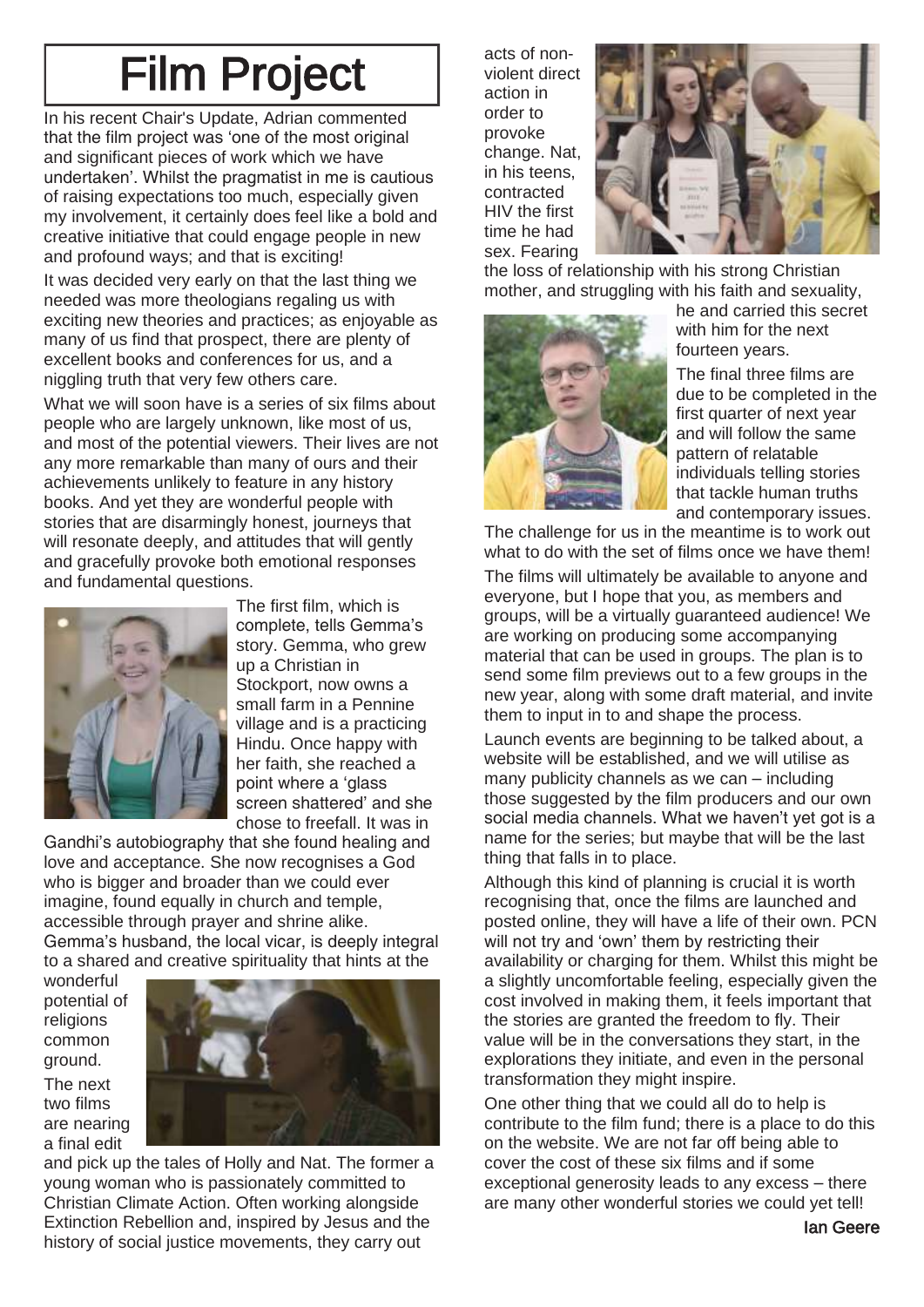# **Contents**

- 2 Film Project
- 3 Welcome; Membership; Staff & Trustees
- 4 Trustee's Letter; Letters
- 5 In Memoriam; PCN AGM; Modern Church Conference; PCN Science and religion conference; John Barton talk; Renewal and Rebellion Conference; 2020 General Synod elections
- 6 What can we believe about Jesus?
- 8 In Search of Truth
- 10 The Strutting of the Unbeliever
- 11 Let us tread gently
- 12 Forgotten Wisdom
- 14 On Becoming
- 15 Inspired by God?
- 16 News from local groups
- 17 Free to Believe Conference; JPIT
- 18 Reviews: Christian Economics, Badly-Behaved Bible, How to Pray, Judging Religion, Being Orthodox, Faithful Grandparents, Christian Mindfulness, Money and Soul, Seeking the God Beyond, Human Odyssey, Jesus Today, One for the Road, A Secret History of Christianity, Embodiment
- 22 Review: Outgrowing God by Richard Dawkins
- 23 Poem: Around the manger
- 24 Christian Environmental engagement

![](_page_2_Picture_18.jpeg)

## [charterforcompassion.org](https://charterforcompassion.org/) [www.equalitytrust.org.uk](http://www.equalitytrust.org.uk)

Your reflections, questions, events, poems, images, reviews, letters, comments, news, prayers and other contributions, are all welcome.

Publication is at the editor's discretion: [dave.coaker@pcnbritain.org.uk](mailto:dave.coaker@pcnbritain.org.uk?subject=PV%20contribution)

Copy Deadlines:

Mar: Friday 24th Jan 2020 June: Friday 1st May 2020 Sept: Friday 10th July 2020 Dec: Friday 6th Nov 2020

Cover Image: Simon Matzinger Public Domain https://www.flickr.com/photos/ simonmatzinger/24442033077

# Welcome

By the time this issue reaches you we will be in the middle of Advent, and a General Election! So this year's time of preparation for celebrating that Jesus was born has an added level of excitement / dread / apathy. To help each other through in this issue we will reflect on Jesus' birth, truth, humility, death, Creation, inspiration, and lots or book reviews to tempt you, including the latest from Richard Dawkins. There is also a signpost to various organisations to help us to engage with Climate Change.

Welcome to the 31<sup>st</sup> edition of PV. Enjoy!

![](_page_2_Picture_28.jpeg)

## **Membership**

PCN Britain has charitable status, and depends wholly on its membership for funding the work we do. Membership of the Progressive Christianity Network Britain is for all who value an open, progressive and theologically radical voice within British Christianity, and want to maintain and promote that generous understanding of faith.

## 01594 516528 [www.pcnbritain.org.uk/](https://www.pcnbritain.org.uk/membership) [membership](https://www.pcnbritain.org.uk/membership)

THE EQUALITY TRUST

Because more equal societies work better for everyone

Progressive Voices is the magazine of the Progressive Christianity Network Britain [Registered Charity No. 1102164]. It is published quarterly in March, June, September and December. PCN Britain is itself part of a wider international network of progressive Christian organisations. You can contact us at 01594 516528, [info@pcnbritain.org.uk,](mailto:info@pcnbritain.org.uk?subject=PV%20link) or PCN Britain, 26 High Street, Newnham, Gloucestershire, GL14 1BB. Further information, including details of publications and conferences: [www.pcnbritain.org.uk](http://www.pcnbritain.org.uk)

![](_page_2_Picture_36.jpeg)

Progressive **Christianity Network** Britain [www.pcnbritain.org.uk](http://www.pcnbritain.org.uk) [www.facebook.com/](http://www.facebook.com/pcnuk/) [pcnuk/](http://www.facebook.com/pcnuk/) Trustees Adrian Alker, Chair [adrian.alker@pcnbritain.org.uk](mailto:adrian.alker@pcnbritain.org.uk?subject=via%20PV) Martin Bassant nt@pcnbritain.org.uk Dave Coaker, editor of Progressive Voices [dave.coaker@pcnbritain.org.uk](mailto:dave.coaker@pcnbritain.org.uk?subject=via%20PV) Simon Cross sin.org.uk Ian Geere [ian.geere@pcnbritain.org.uk](mailto:ian.geere@pcnbritain.org.uk?subject=via%20PV) Sandra Griffiths,

Honorary Secretary [sandra.griffiths@pcnbritain.org.uk](mailto:sandra.griffiths@pcnbritain.org.uk?subject=via%20PV)

Sue Hobley [sue.hobley@pcnbritain.org.uk](mailto:sue.hobley@pcnbritain.org.uk?subject=via%20PV)

Jenny Jacobs [jenny.jacobs@pcnbritain.org.uk](mailto:Jenny.jacobs@pcnbritain.org.uk?subject=via%20PV)

Paul Onslow, Vice Chair [paul.onslow@pcnbritain.org.uk](mailto:paul.onslow@pcnbritain.org.uk?subject=via%20PV)

Tony Sanchez sanchez@pcnbritain.org.uk

Peter Stribblehill, **T[r](mailto:peter.stribblehill@pcnbritain.org.uk?subject=via%20PV)easurer** plehill@pc

Mo Wills [mo.wills@pcnbritain.org.uk](mailto:mo.wills@pcnbritain.org.uk?subject=via%20PV)

## **Staff**

Sarah Guilfoyle, administrator and assistant web editor rah.guilfoyle@pcnbritain.org.uk

> Pete Eveleigh, Web host

Janis Knox, Social Media Editor [janis.knox@pcnbritain.org.uk](mailto:janis.knox@pcnbritain.org.uk?subject=via%20PV)

Jess Lee, DVD Librarian [jess.lee@pcnbritain.org.uk](mailto:jess.lee@pcnbritain.org.uk?subject=via%20PV)

Peter Bellenes, web editor [peter.bellenes@pcnbritain.org.uk](mailto:peter.bellenes@pcnbritain.org.uk?subject=via%20PV)

![](_page_2_Picture_51.jpeg)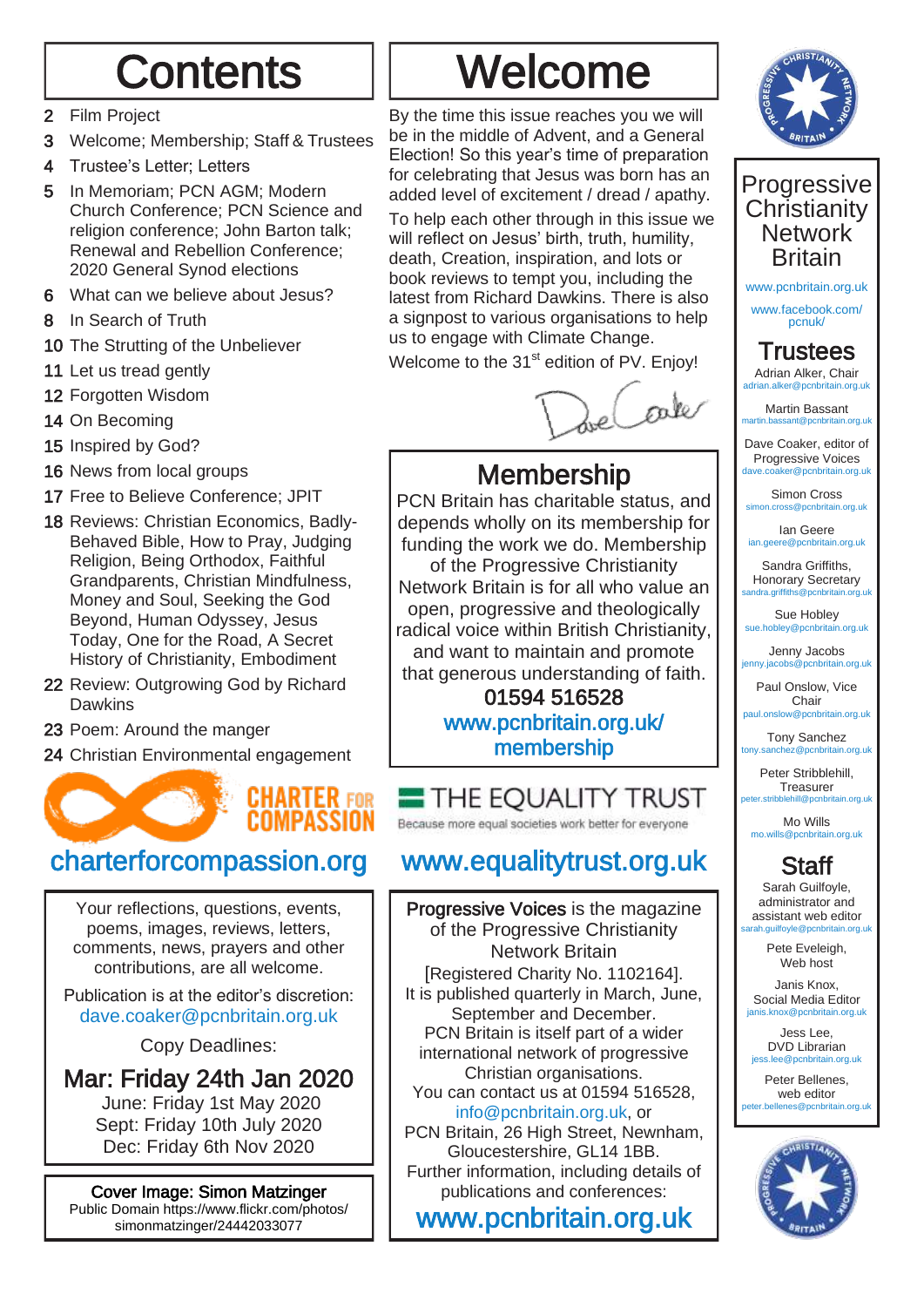# Trustee's Letter

In order to write this, I'm taking a short break from my work, which today consists of preparing a lecture for some students studying a module called 'Crime, media, and politics.' The students are a lively and engaged bunch, many of them older than the 'classic' university student, and generally looking at their degree course to provide them with skills they can use in the workplace. When I was with them last, we talked about the way that crime news is constructed, how journalists use certain techniques to engage their readers with a story. In our discussion of story-telling we began to consider how crime news and other stories reflect a common template which is found in a host of different cultures and contexts: the so-called hero's quest. It's Frodo and his journey to Mordor, or Harry Potter and his epic battle against Voldemort. The same story is told in religions too, such as the story of Siddhartha Gautama, who was brought up in a life of privilege but one day encountered a suffering man. He became driven to solve the problem of suffering, eventually arriving at a point of enlightenment beneath the Bodhi tree.

This idea is drilled into us from an early age, whether it's the knight versus the dragon, or the cheeky mouse versus the mean cat. It's the idea of the hero and the villain, and the journey of the hero to find the 'one thing' that will make the world a better place – to destroy the ring, to defeat the evil wizard, to find a way to transcend suffering, to slay the dragon, or to eat the cheese.

Politicians use this myth all the time. In their 1970 election manifesto the Conservatives promised to create "a better tomorrow", free from the "fear of crime". The idea of the "fear of crime" hadn't long entered the general vocabulary, and Heath's Tories were the first party to weaponise it politically. Now

they too had a holy grail, a mission on which they must go in order to change the world. What they didn't perhaps recognise was that just talking about the idea of 'fear of crime' made people all the more fearful. While trying to solve the problem, they were exacerbating it.

The same is true of so many of these heroic quests, except perhaps the most neatly wrapped up fictions. So often the setting up of a grand quest involves creating the very problem we seek to solve. This is particularly true of the language we use about people.

When we start using ideas of 'them and us' we subconsciously tell ourselves to check whether the person we are thinking of is one of them, or one of us: a 'goodie' or a 'baddie'. This has been very obvious in political rhetoric recently, who knew we were all so divided on Europe until we started telling each other we were? Surely the truth about our relationship with the EU is much more nuanced, than 'remain' versus 'leave' would make it appear. And if it's true of our politics, it's also true of our religion. We must take great care not to fall in to the trap of 'good versus bad' – not to take sides too readily and in so doing create a level of opposition that wasn't there before. We think of some people as saintly, because they seem to us to be so good. The truth is that those people seem so good because they are the people who see good in those around them. Saints are looking for goodness, not creating lines of division.

Simon Cross is a writer. researcher, and a PCN trustee. [simon.cross@pcnbritain.org.uk](mailto:simon.cross@pcnbritain.org.uk?subject=Link%20from%20PV) 

![](_page_3_Picture_8.jpeg)

used to be translated in the Bible as charity. Today charity has a rather restricted meaning. We need another word or phrase to describe unconditional caring for the wellbeing of others. The golden rule, shared with other faiths, 'Do as you would be done by' only goes so far in providing an answer. But at least it is more understood than 'agapeic love'! Mike Sumpner

Want to reply? Have your own burning question? A comment on a recent event? Want to check whether a thought is unique to you?

 If so, please get in touch [dave.coaker@pcnbritain.org.uk](mailto:dave.coaker@pcnbritain.org.uk?subject=PV%20-%20letters%20page)

**Letters** 

Confusing words and labels

From time to time the press carries out surveys to discover how many people consider themselves to be 'religious' or 'Christian'. But they fail to explain what they mean by these terms. Traditional Christians believe in God, who receives and answers prayer, and in Jesus, whose teachings they do their best to follow. They usually insist in describing Christians as those who believe in the supernatural. Meanwhile many progressive Christians have ceased to believe in a supernatural being, while endorsing Christian values. They would also claim to be

Christians, who describe themselves as 'non-religious' but are proud of their Christian heritage and values. Christian values of 'love, compassion, justice and freedom' have been adopted by the diocese of Worcester in its 'Kingdom People' vision: [www.cofe-worcester.org.uk/](http://www.cofe-worcester.org.uk/kingdompeople) [kingdompeople](http://www.cofe-worcester.org.uk/kingdompeople) As a sceptical Anglican and PCNer, I find the eight characteristics of this vision to be positive and helpful, while ignoring its references to the supernatural. The first of these values: 'love' is another ambiguous word in English. It is commonly understood to mean personal or physical affection. However, the Greeks had two words for love: agape and eros. Agape

Christian, as would many cultural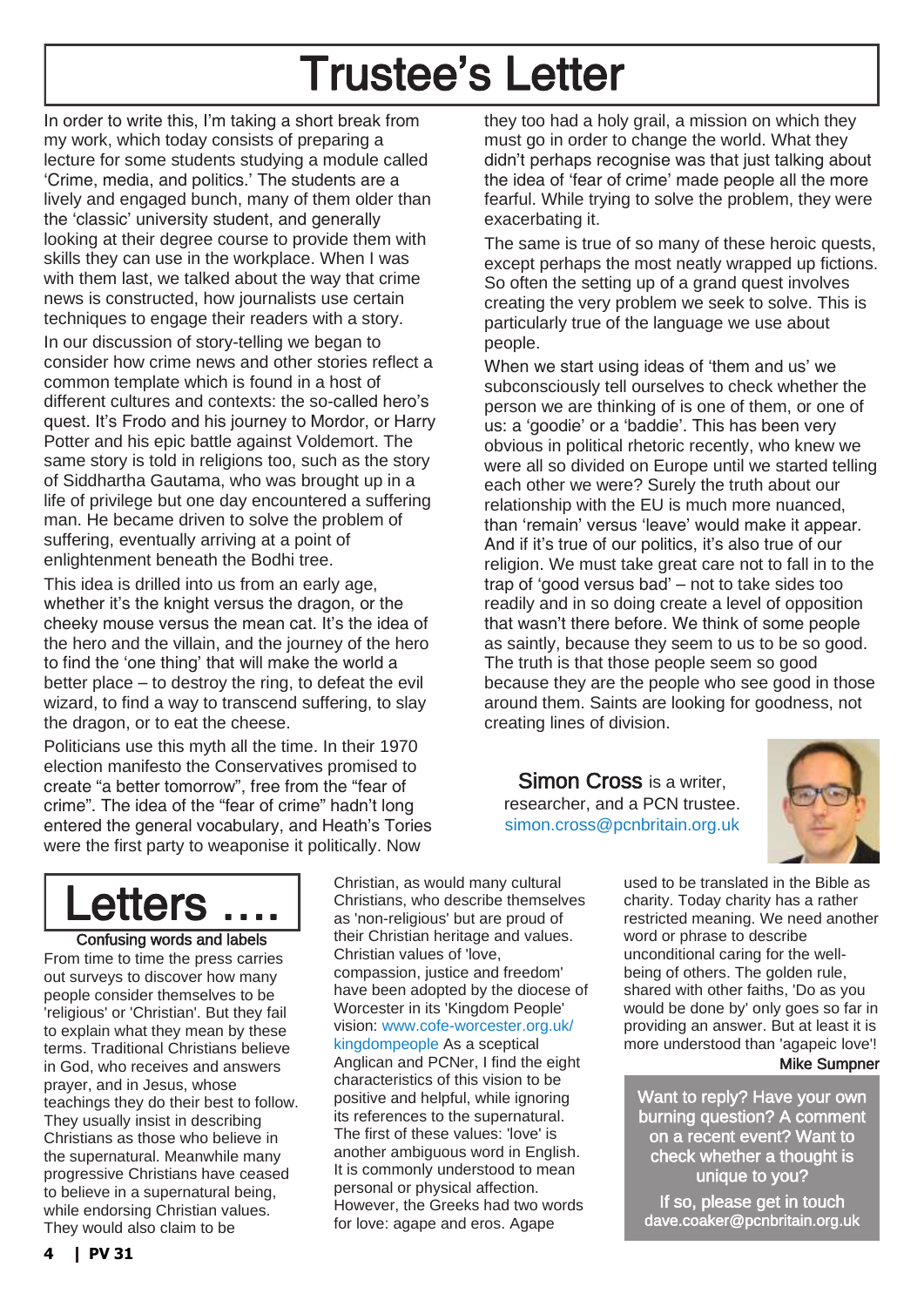## $\overline{a}$ Memoriam

![](_page_4_Picture_1.jpeg)

John Simmonds John died recently after a long illness, and there was a very large attendance at his funeral in Chesterfield, the town where he and his wife Chris grew up. Many had travelled long distances to be there, eager to give and hear tributes and to give personal thanks. The beginning and end were in Chesterfield, but there was much in between – to Birmingham's Handsworth College for initial training as a Methodist minister, up to Shetland for probation and early years then down to housing estate Birmingham and to Cannock. Then quite a period in Sheffield, which included university chaplaincy. All the while John's theology was evolving from simple bible-believing, through deep thought, reading and experience, which came to a head in his work at Methodist HQ on the inservice training of fellow-ministers. combined initially with serving a multi -cultural church in Hammersmith. In this period John was both respected and reviled, pressing on with ground-breaking projects, making many friends and some opponents, writing extensively, including an experience-based doctorate thesis, and culminating in sharing prominently in the famous 1993 Methodist Conference at Derby, which gave support to gay and lesbian people. 'All are welcome' says the hymn, but it sadly isn't wholly true, as he often pointed out. This was a crunch point. He had been unanimously elected by its synod to be 'Chair' of a British Methodist District, but the nomination was then contested by a conservative faction and withdrawn. (Only in this last year did the Methodist Church move further forward on the same-sex front). He and Chris licked their wounds and took what may have seemed an unlikely final appointment in the

Methodist/URC united congregation in Leek. He was much appreciated there, and very happy, which made for a good ending to his notable ministerial career.

For retirement, it was then back to the green hills of Derbyshire, founding and leading our Chesterfield-based PCN group. Others have evolved personally in the way that John did, and some have suffered for their developing convictions as he did. PCN and its kindred bodies are a refuge and a springboard for such people. The struggle goes on, now deprived of the grace, guts and gumption which were so manifest in John. At the thanksgiving service, in which both sons Ian and Mark took part, generous donations were given to ASSIST, the work among asylum seekers in Sheffield whose Conversation Club John and Chris had stoutly supported every week until ill-health curbed their efforts. Paul King

#### PCN Annual General Meeting Sat 21 March

11.00 am – 3.15 pm

Including the launch of our film project.

St Luke's Church, Holloway, London, N7 9JE More details to follow.

> Modern Church Conference 2020

Living in Love and Faith

What is liberal faith and what does it offer to the world?

#### 13 - 17 July £250 in ensuite / £196 in non

The speakers represent diverse sexualities, genders and theological outlooks, all of them pursuing a vision of sexual equality and gender justice in the light of faith. There will be eight presentations from wellknown academics and campaigners, and each presenter will also provide a follow-up seminar.

High Leigh, Hoddesdon, Herts EN11 8SG

[www.modernchurch.org.uk](http://www.modernchurch.org.uk)

## PCN Science and Religion conference Sat 25 April

Tom McLeish, Professor of Natural Philosophy York University

 Friargate Quaker Meeting House, Lower Friargate, York YO1 9RL

> 11.00 am – 3.15 pm More details to follow.

## How Jews and **Christians** read the Bible

John Barton 'A History of the Bible: The Book and Its Faiths' Thurs 27th Feb, 7.30pm

 Trinity Church, Conduit Road, Abingdon, OX14 1DB£5 from Cliff Marshall,

01235 530480 [cliff.marshall@pcnbritain.org.uk](mailto:cliff.marshall@pcnbritain.org.uk?subject=via%20PV)  or on the door.

Renewal and Rebellion

Faith, Economy & Climate Sat 7th March 2020, 10am-4pm The Riverside Centre Derby

## £10, free for unwaged

JPIT's national day conference invites you to join in looking at the big challenges we all face – rethinking economic structures and taking radical steps towards climate justice, and how we can all act to change them – in faith, for people and for planet.

[www.jointpublicissues.org.uk/](http://www.jointpublicissues.org.uk/whats-new/conference2020/) [whats-new/conference2020/](http://www.jointpublicissues.org.uk/whats-new/conference2020/)

## Church of England 2020 General Synod elections

A range of inclusive organisations across the CofE are campaigning to seek a diverse range of people on Synod. If you'd like to find out more please contact Nic Tall: [synod@inclusive-church.org](mailto:synod@inclusive-church.org?subject=via%20PV)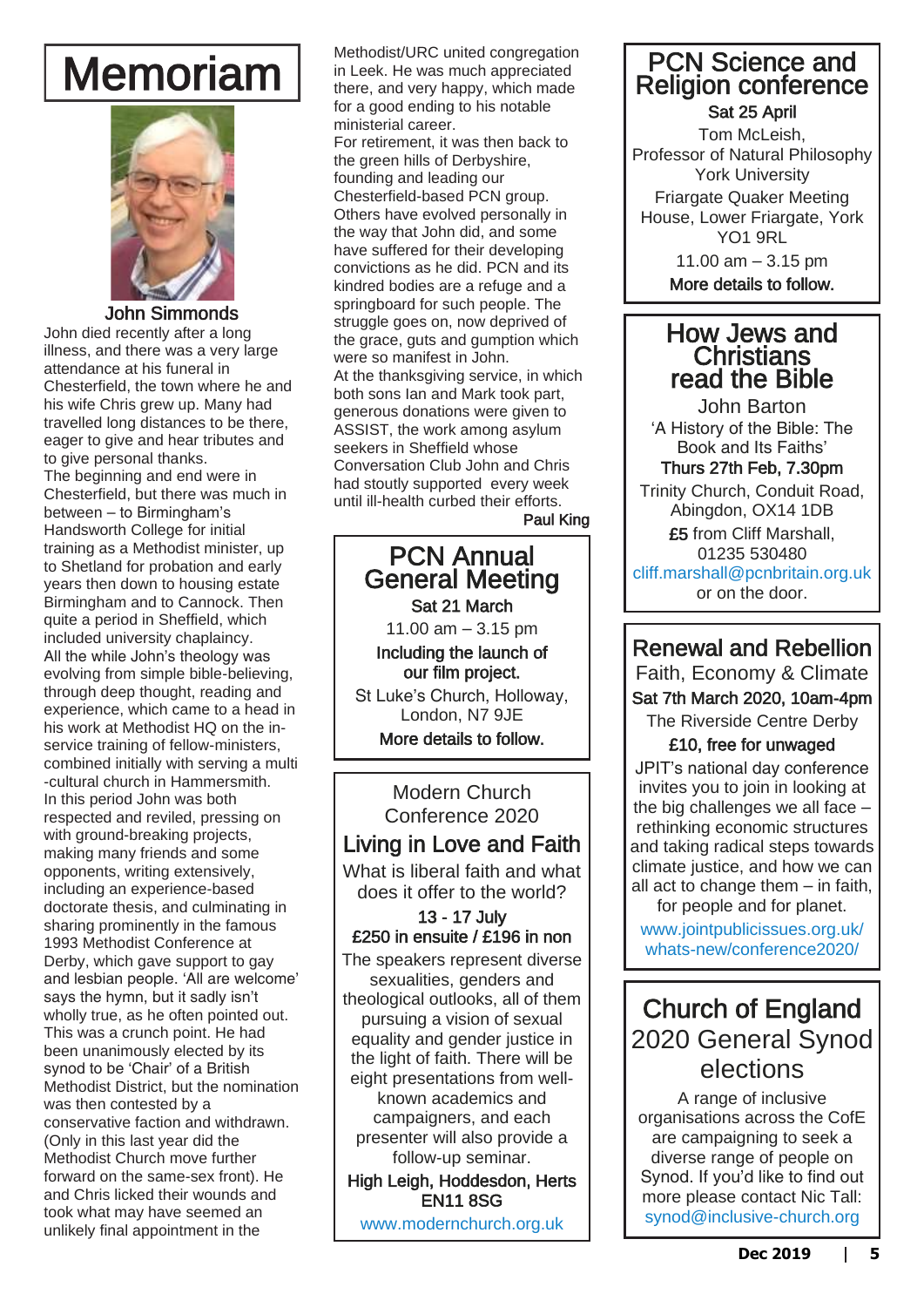# What can we believe about Jesus?

#### In the first of a four part series, Bob Reiss reflects on this subject exploring: Jesus' public ministry, the resurrection, the Christ of Faith, and beginning with the stories of his birth.

One of the more extraordinary things that happened to me in Westminster Abbey was to be asked at fairly short notice to join the then Receiver-General in taking the Foreign Secretary of China round the Abbey. The Foreign Secretary, who spoke excellent English, suddenly asked me when we were in the Shrine of St Edward what the evidence was for thinking that Jesus ever really existed. I realised any answer I gave had to be intellectually coherent, so I pointed out that two non-Christian historians, Josephus and Tacitus, had mentioned Jesus well within a hundred years of his death, and that the gospels were written during the lifetime of some who would have known Jesus when he was alive; the writers would not have made up a wholly fictional figure. Today no serious academic scholar would deny that Jesus existed, but I acknowledged that some of the details of the stories about him in the Gospels might not be historically accurate.

Contained within that is one of the major questions about Jesus - which Jesus do we believe in? New Testament scholars have often talked about a distinction between the Jesus who lived in Palestine and who died at Calvary, normally described as 'the Jesus of History', and Jesus as the Church later perceived and understood him, normally described as 'the Christ of Faith'. But disentangling those two concepts is difficult, because even within the New Testament itself the process of interpretation was underway, and it is now impossible to get back to 'the Jesus of history' without trying to deconstruct some of that earlier interpretation.

The debates about the nature of the Gospels make that a difficult exercise. They were probably written between thirty and sixty years after Jesus' death, they were not biographies in any sense that we would use the term now, the authors almost certainly did not personally know Jesus in his lifetime, and their books were written to provoke faith and discipleship rather than give accurate historical information. We have no idea what Jesus looked like, whether he was ever married or had children (although it seems unlikely) and even the stories of his birth are uncertain. Are they history or theological interpretation?

Only Matthew and Luke have anything about Jesus' birth, but because in many churches the whole celebration of Christmas has been taken over with children in mind, they are often not considered as adult stories. But in fact the purposes of Luke and Matthew were anything but child-like. Both are

profoundly theological stories, designed to bring out the significance of the child Jesus according to the wider purposes of the two authors.

#### The nativity according to Luke

Luke thought he had to explain Christianity to the Roman authorities, and decided that he had to show its origins. He was clearly well educated, with a good command of Greek. He could have been a Jew or a Gentile. If he was a Gentile, then he had a very good knowledge of Judaism. If he was a Jew then he was certainly well integrated into Gentile society. He wrote his gospel for someone whom he described as 'most excellent Theophilus'. It sounds as though Theophilus was a high-ranking Greek figure in the Roman Government. Luke wrote to explain the figure of Jesus, portraying him as someone of nobility, grace and charm. He suggests Jesus was able to reproduce those same qualities in the lives of his followers and enabled even the outcasts of society to rise to decency and dignity.

He also wanted to show that this Jesus identified with the poor, the humble and the outcast. That theme runs throughout his gospel and is there in two of the most well known features of his nativity account. First, where was Jesus born? It is Luke who says that it was in a stable because there was no room in the inn. Could there be any greater way of identifying with the outcast than that? Secondly, Luke also says it was shepherds who first recognised the significance of this birth, people often looked down upon by the orthodox Jewish authorities because their occupation made it almost impossible to follow strict religious observance.

So central themes of Luke's Gospel were there right from the very beginning in his birth narratives, most notably expressed in the words of the Magnificat 'he has raised up the humble and meek.' This is no children's story, but a symbolic prefiguring of all that Jesus was to do later in his life.

#### The nativity according to Matthew

Matthew's story is told in 31 verses in all, while Luke's story takes 132 verses. So Luke's account is far more detailed, and in Matthew there is nothing about a stable or even an inn or any census. The implication of Matthew's gospel is that Bethlehem was the home of Mary and Joseph. There is nothing about a choir of angels, or shepherds. And Matthew's purpose was to show that Jesus was the fulfilment of Old Testament prophecies.

That is true even of the most well known of Matthew's nativity stories, the coming of the wise men. Who were they, and whom did they seek? They were Gentiles, not Jews, yet they came to see 'The King of the Jews'. Their presence was a foretaste of the whole message of Matthew's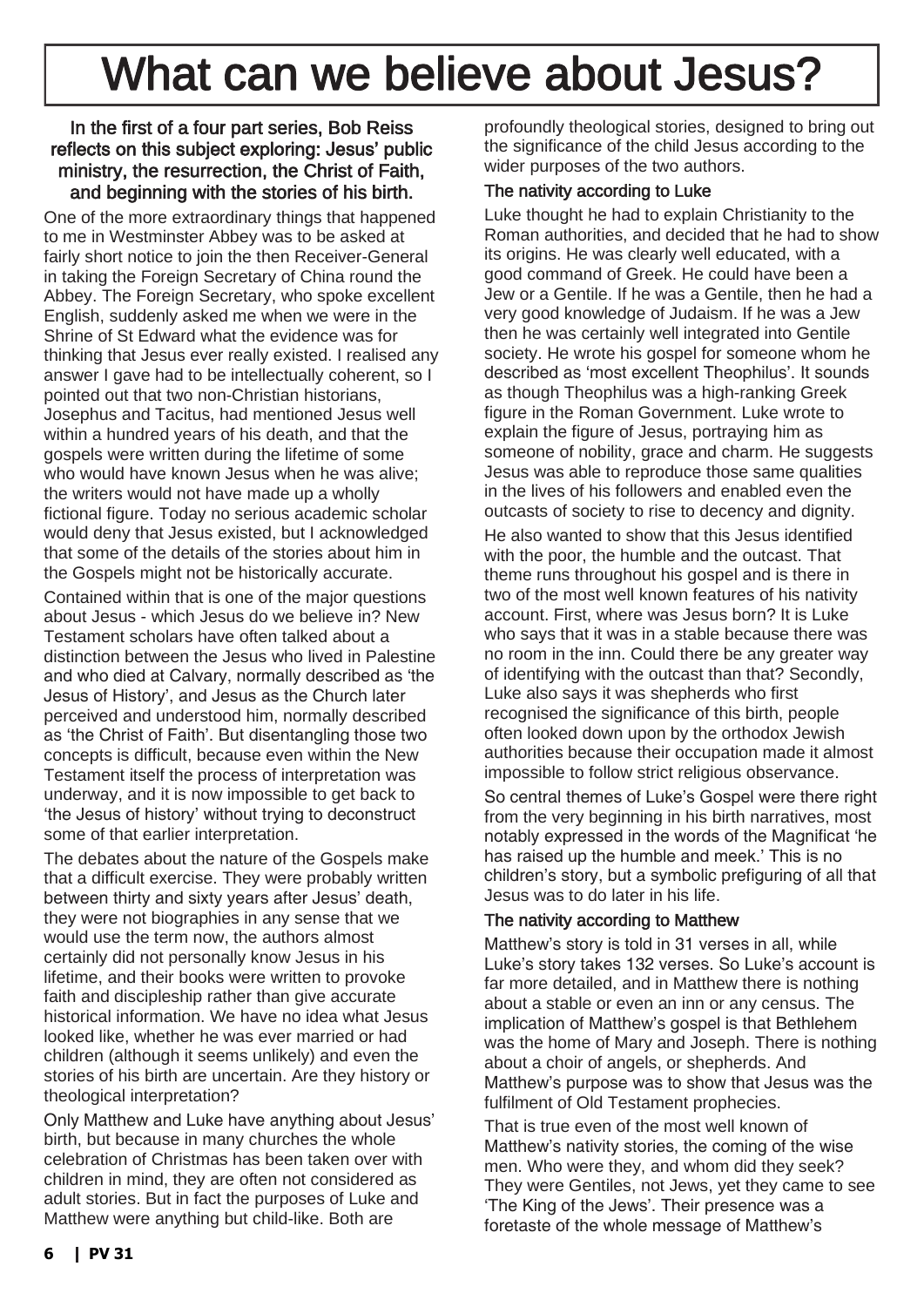Gospel: what had previously been for the Jewish people alone was now for everyone. What Old Testament story would the visit by the magi have suggested to Matthew's original readers? The visit by the Queen of Sheba to Solomon, when she presented the king with gold and great quantities of spices... and then she and her servants went home to her own country. The parallel is even clearer if you read one of the rabbinic commentaries on that passage that would have been familiar to Matthew's readers. For there it is said that the Queen of Sheba was guided to Solomon by a star. Matthew's point is obvious. This Jesus is not only the new Moses and the new David, but the new Solomon as well, the builder of the Temple. And as Matthew says later in his

![](_page_6_Picture_1.jpeg)

Gospel, he is indeed greater even than Solomon.

This is what Matthew was doing in his nativity stories. He was not concerned to give an accurate historical account of what happened, as though he were a twenty-first century historian. Rather he wanted to show that this baby was no ordinary one; and by interpreting Jesus against the background of the Old Testament he proclaimed that Jesus would usher in a new world, where the promise to the Jews would be extended to Gentiles as well. Jesus for Matthew was a new Moses, a new David, a new Solomon, and this was first recognised by Gentiles. Jesus was the root from which all that was good in Judaism would be maintained in the world.

#### The birth of Jesus

What happened to Jesus straight after his birth? Matthew describes Jesus being taken immediately to Egypt by Mary and Joseph in order to escape the violence of Herod. Luke, who says nothing of the massacre of the innocents, has Jesus being presented in the Temple in Jerusalem, very shortly after his birth. They cannot both be right. This has led some biblical scholars to conclude that there is almost no historical element in these two accounts. The editor of the Oxford Companion of Christian Thought, Professor Adrian Hastings, wrote the article on Jesus himself and says 'It seems likely that Jesus was born in Nazareth'. Not all Biblical scholars would be as definite as that, some certainly argue that there is an element of history in the accounts of both Luke and Matthew, but what is certain is that among biblical scholars there is no consensus even on the place of Jesus' birth.

The scepticism of some would apply also to that most debated of questions: was this really a virgin birth, or, to be more accurate to the Gospels, a virginal conception? Some scholars say that the whole tradition of a virgin birth developed from Matthew's mistranslation, where the original text in the Hebrew 'young woman' was translated into Greek as 'virgin'. It is argued that Matthew believed that Jesus was the fulfilment of Old Testament prophesies, so if that was what the Old Testament said, he thought it must be true. If that was a mistranslation, which it certainly was, then that changes the matter. It is also notable that the genealogies in both Matthew and Luke trace Jesus through the line of Joseph.

Personally, I am not convinced that the historical veracity of the virgin birth matters very much. There is a genuine scholarly debate, and has been for very many years. Perhaps the most sensible thing is to consider that the gynaecological details of the birth of Jesus are not finally the point. What is undoubted, and incontrovertible, is that Jesus was born. When, where and how, is secondary to the fact of his birth. And, through his life and death, he did change the world. He fulfilled the purposes that Matthew wanted, because he made all that was good in Judaism available to a far wider Gentile world, and he fulfilled the purposes Luke points to, because he identified with the poor and the outcast and raised them up to a new level of dignity. As the Magnificat sung allegedly by Mary at the annunciation put it:

He has scattered the proud in the imagination of their hearts, he has put down the mighty from their thrones, and has exalted the humble and meek.

Because of Jesus the world is a very different place. His birth did change everything – and that is what finally matters.

![](_page_6_Picture_11.jpeg)

**Bob Reiss** was a Canon of Westminster until his retirement, and author of 'Sceptical Christianity'.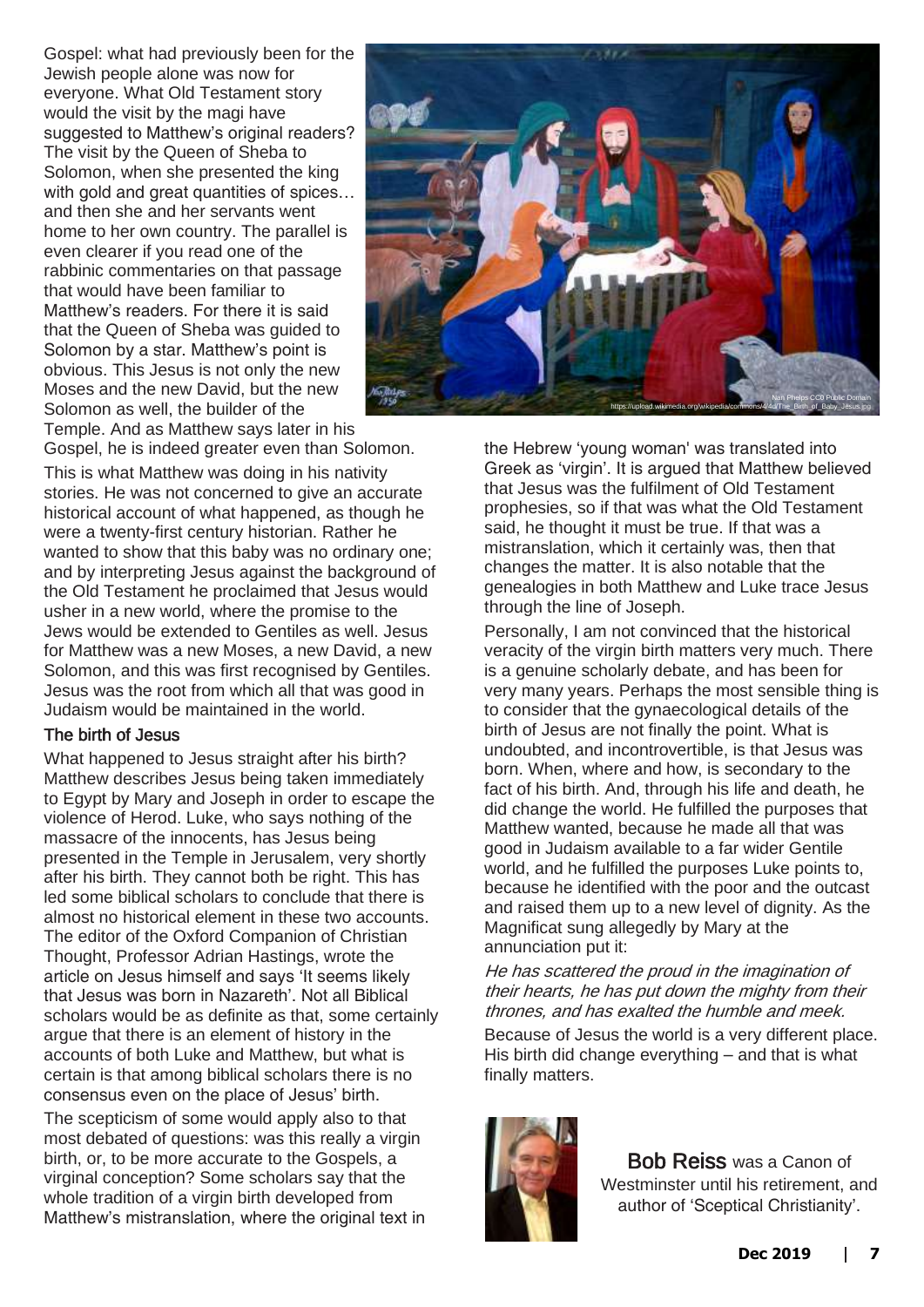# In Search of Truth

#### With the help from Luke's Narrative Parables

The telling of a story always invites a response from the reader or listener. It is a moment of interaction where issues may be highlighted, dilemmas explored, hopes valued, anxieties exposed and truths excavated. Our privilege as readers and listeners is to allow ourselves to be drawn into tales, whether fictional or non-fictional, with a degree of close attentiveness which enables the story to come alive. This is true whether in conversations with

others or in reading ancient texts, such as Luke's Gospel. In exploring this privilege in relation to Luke's parables it is worth asking, first of all, how we might approach these narratives as a whole. We will then move to a closer look at the story in Luke 16:1- 8a – the parable of the Survivor Manager.

![](_page_7_Picture_4.jpeg)

Here are four key aspects which may facilitate and guide our interpretation:

1. A helpful starting point is to ask ourselves what the extent of the parable is – where it begins and where it ends. This is sometimes more straightforward than others. The Survivor Manager in Luke 16 is notoriously difficult, with a range of suggestions as to where the story finishes, from verse 7 to verse 8a to verse 8b to verse 9. In contrast the parable of the Father and Two Sons (Luke 15:11b-32) is much clearer. The reason why it can be helpful to identify the actual contents of the story is because this enables the narrative to stand as a story in its own right, without having any interpretation from surrounding verses imposed upon it. It allows the story to be a story, and the reader to engage directly with the narrative plot, released from preconceived points that turn the parable into an illustration. The story in Luke 18:2-5 offers an exploration of a courageous widow determined to find justice. Yet if we read it in the light of Luke 18:1 it has been turned into an illustration of the need to pray.

#### 2. Reading parables as stories releases us from understanding them as metaphors or allegories.

The risk with allegorical interpretation, where characters are simply regarded as representing someone else (for example, the father, judge, landowner or king is often understood to be God), is

that meaning is closed down and finalised, cutting off any sense of exploration. It may well be that Jesus told these stories to encourage people to engage more insightfully with their own immediate context. To not use the narrative parables to talk in metaphor about God or religion, but to enable people to see themselves more clearly in relation to their own lives and their world. Hearing the story of the Father and Two Sons may have drawn them into a deeper appreciation of family dynamics, particularly when life malfunctions. Listening to the tale of the Pounds (Luke 19:12-27) may have drawn out sympathy for the courageous whistle-blower.

3. Parable investigation entails a journey into a foreign world. First-century Palestine was a very different place from twenty-first century northern Europe in terms of language, religion, climate and economics – and, perhaps most importantly, in relation to culture. Jesus' parables belong within a culture of honour and shame, where establishing and maintaining a certain public reputation was a significant goal. The story of the Great Dinner (Luke 14:16-23) describes an attempt by someone wanting to consolidate his position in society by inviting wealthy guests, who shame him with their flimsy excuses for not accepting. We have to be careful not to assume that Jesus' listeners and Luke's readers would have necessarily responded in the same way in which we might to the questions and issues raised across the parable collection.

#### 4. Since the parables are skilful literary creations, they call for a predominantly literary approach.

Historically there has often been a tendency to dwell on points of theological significance and meaning. Parable research over more recent decades, however, has encouraged us to focus on the quality of the story, paying particular attention to the plot and to the characters, asking critical questions about motive and identity, reading the text as closely as possible in order to ask questions of it and allowing it to ask questions of us.

With all this in mind we turn to the parable of the Survivor Manager (Luke 16:1-8a). Picking up

![](_page_7_Picture_14.jpeg)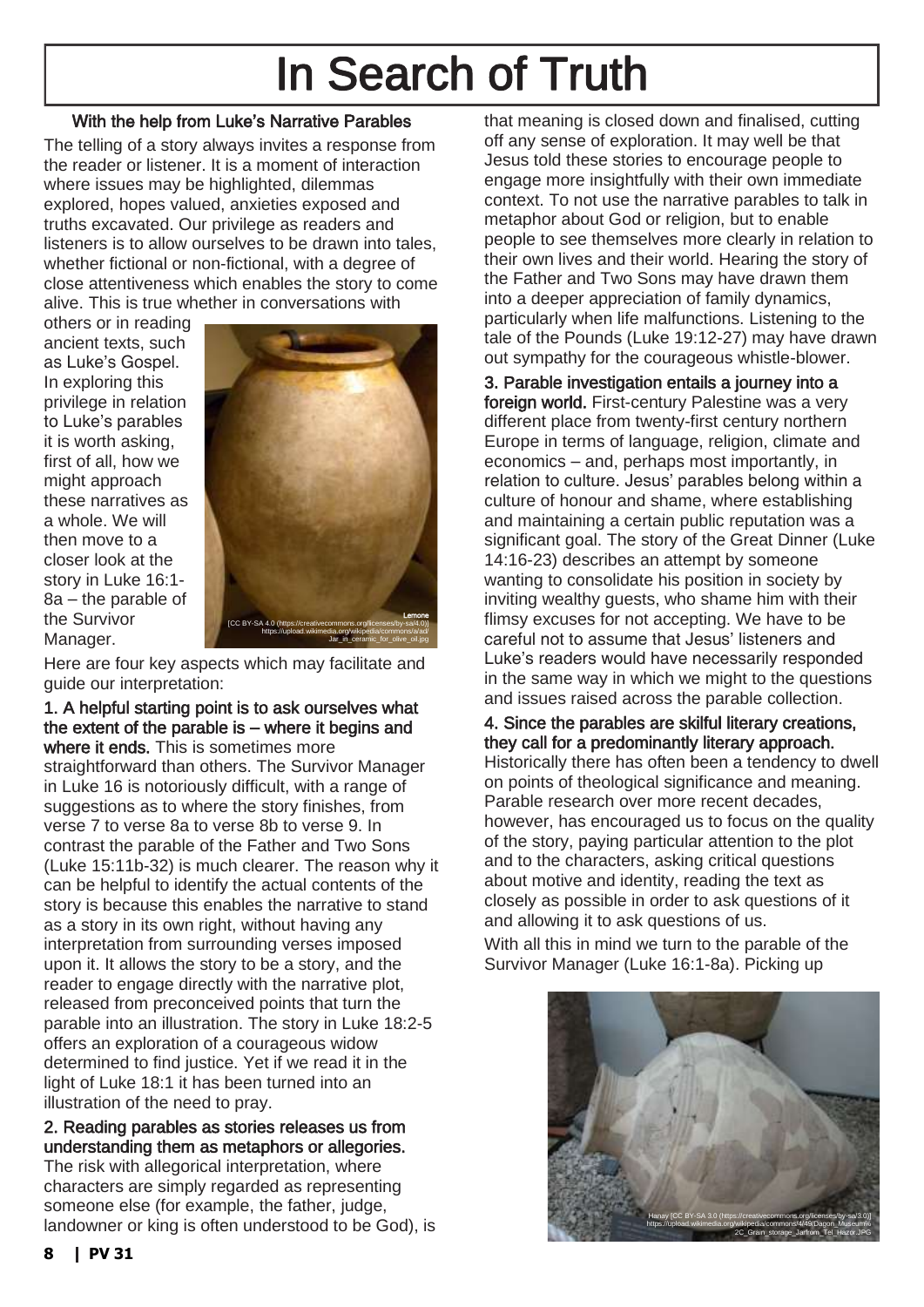particularly on the idea of questions that are raised by examining the plot as closely as possible, my intention is to identify four gaps or spaces which leave us asking the question why and which then coax our imaginations into formulating suggestions and possibilities. These four areas are not exhaustive, nor are the suggestions, but they nevertheless provide an example of how we might engage creatively with the tale and formulate our own questions and responses.

#### Question 1 – Why are the charges brought and by whom?

It is interesting that the person bringing the charges is not identified. This could be a friend or ally of the rich man who has had his suspicions that his friend is being ripped off by his manager and so wants to protect him. It could be a tenant farmer who, in querying payments, has uncovered something and has decided to expose this in front of the rich man. It could even be a rival of the current manager who is deliberately seeking the removal of the manager in order to usurp his position.

#### Question 2 – Why does the rich man allow the manager time and space to come up with a plan, rather than sacking him on the spot?

It is possible that we are dealing here with an incompetent landowner who has little idea how to handle staff and how to ensure that profits are maximised and not squandered. He seems to struggle with running a tight ship. On the other hand he may not care too much about losses and dishonesty, since his wealth can more than cope with such things. Then there is also the chance that the rich man is more perceptive than it seems and that he is offering his manager a second chance, an opportunity to make up for what he has done, or even to show his employer the kind of ingenuity he might be capable of.

#### Question 3 – Why is there a discrepancy in the reductions?

The manager halves one bill, but reduces the other one by only a fifth. Perhaps he is seeking to demonstrate particular generosity towards one farmer in the hope that this one will, in the future, look out for him. Alternatively the manager may be deliberately trying to sow hostility, jealousy and division among the farmers, which could potentially lead to disruption for the landowner.

#### Question 4 – What happens in the end?

The rich man commends the manager for his shrewdness. He may even allow himself half a smile at how the manager has reacted. The latter has certainly not taken the anticipated dismissal lying down, but responded with energy to try and shape a future for himself. We are not told the final outcome. Neither is the manager praised for his dishonesty. It is the shrewdness which catches the eye of his employer. Such a proactive response may make the

![](_page_8_Picture_9.jpeg)

rich man think again and so lead to the manager's reinstatement. If not, the farmers may or may not provide a welcome. As the manager he is caught between the one above him and those below him, needing to keep everybody content and so finding himself squeezed into a position of vulnerability. There is no clear conclusion, and quite deliberately so, for the response lies with the listener or reader, who is being asked: what do you think should happen next?

Our reading of parables (as of any encounter or conversation) is enhanced by two characteristics in our approach - critique and compassion. In searching with questions we develop our ability to be critically attentive to what is going on in the world around us as well as in our relationships. We will see the world more perceptively and more truthfully as a result. In carefully appreciating the situations, problems and dilemmas of the characters we deepen our sense of compassion for them and for those with whom we share the world. We will see others with greater truth, wisdom and understanding. If we are courageous enough, we will learn to see ourselves more honestly, for the very questions we bring to a parable, and the particular ways in which we understand the characters, will reveal to us something of the truth that lies at the heart of who we are.

![](_page_8_Picture_12.jpeg)

David Bidnell is a Methodist minister in Huddersfield.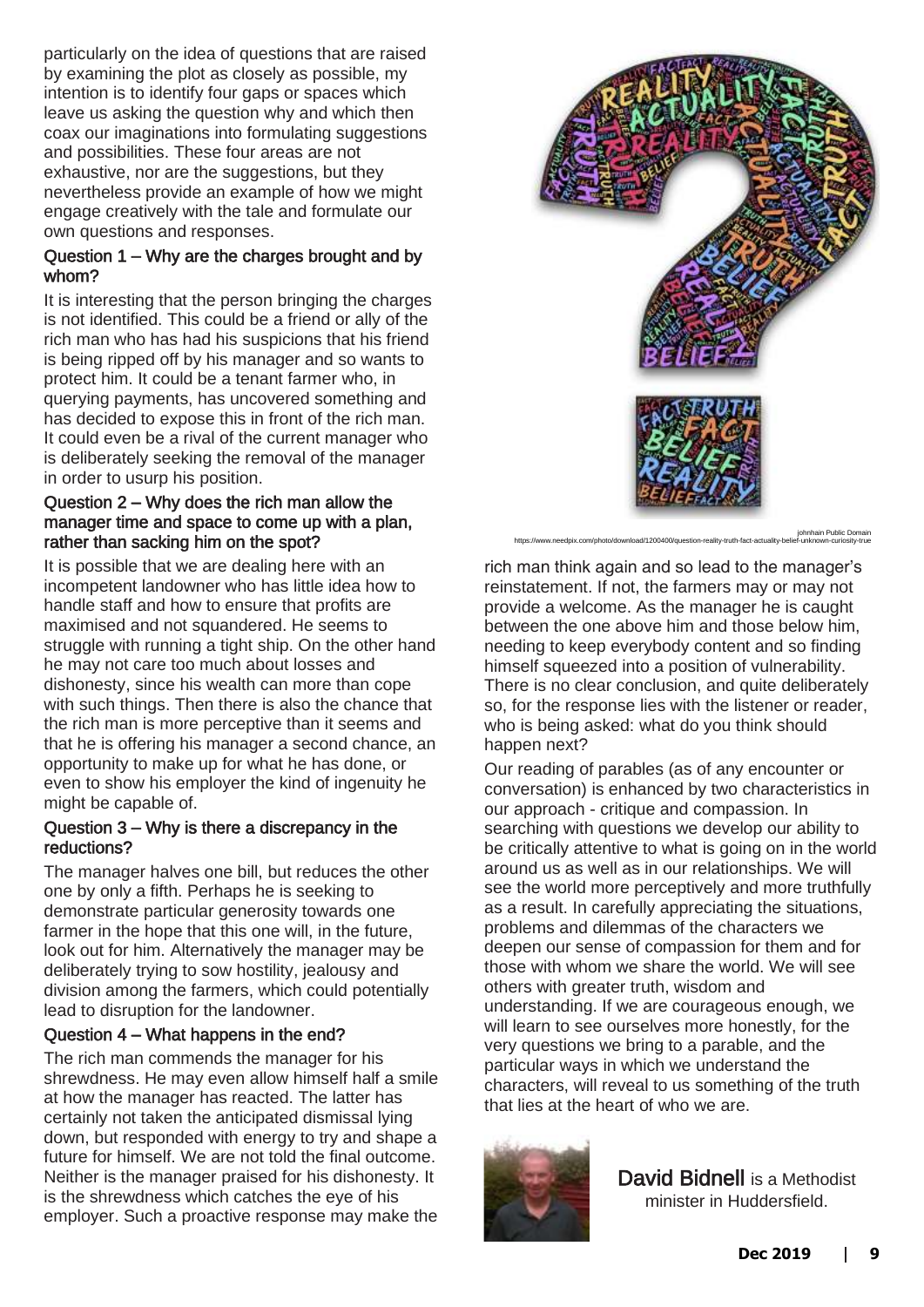# The Strutting of the Unbeliever

In the fortieth Surah of the Qu'ran it is written 'None can dispute about the Signs of Allah but the Unbelievers. Let not, then, their strutting about through the land deceive thee.' (translation Abdullah Yusuf Ali). To strut is to walk - and pronounce your ideas and beliefs - in a pompous, rigid, and dogmatic way. Are we being coaxed into thinking 'we reason but they strut'? Terms like 'believer' and 'unbeliever' are convenient labels, but I wonder whether they have come into use as quick ways of dismissing and diminishing people whose beliefs seem different from and incompatible with our own?

A clear way to demonstrate that you do not 'strut' is to assert how reasonable and humble you are. You are open-minded, aware of the dangers of pride and self-absorption, hope for mercy and fear judgement. All reasonable and responsible, not enough to be sincere and humble, you might then suggest that 'only those who also reflect deeply' will be acknowledged as believers: everyone else, by definition, is an unbeliever. Only by being sincere and humble, and reflecting deeply, can and will you recognise and believe in God.

Language is expressive yet it is also deceptive, and often illogical. While it is plausible to suggest that belief in God predicates a lot of sincerity, humble self-knowledge and moral responsibility, it is stretching the point to suggest that unbelievers cannot be sincere and humble, living morally responsible lives, showing authentic self-knowledge and empathy, being open-minded to the beliefs (including faith beliefs) of others. Or that, as a result of being sincere and humble in their fashion - say as humanists or agnostics, Buddhists or pagans, ex-Christians or don't-knows - they necessarily reject the spiritual dimension of life, persisting in some kind of materialistic bubble of scientism.

The strutting of unbelievers can be a pose of fear and over-compensation. It is, so believers often contend, natural for us to believe in gods or a God, and so unnatural for us not to. It goes against nature itself, which, in its complex and ordered design, demonstrates the working of a creator God. The alternative, for unbelievers, is a life devoid of meaning and purpose, centred around our basic human instincts and desires, with no space or capacity for reasoning, moral improvement, and no openness to the possibility of the transcendental. How can we be sincere and humble if we put our desires, pride and ego first? Unbelievers cannot be really and truly accountable for their choices as they don't understand - and reject - the very reasonable idea that only in belief can you have a cogent understanding of purpose, truth and meaning. Yet, as progressives within the Christian tradition

and beyond, we need to reflect honestly on how

much of a false dichotomy this is. Not liking others' views lays the seeds of prejudice, hate speech, and censorship.

Christians, Muslims and many more apply reason in and to their faith: we can see that regularly when we discuss the problem of evil or the origins and purpose of the natural world. It is entirely possible to investigate the biology and chemistry of the cosmos and accept the premise that 'something must - or at least may - have come from something, and not from nothing'. Islam accommodates intelligent design. It is not incredible for us to consider the Beatitudes as a checklist in a secular world, and mindfulness would be nowhere without Buddhism.

At the same time, open-minded secular arguments, far from being crafted as atheistic rants, welcome discussion about moral choices, reason and belief, whether we have one life or not, and the extent to which we are accountable to each other in the common good. Red lines do occur - they are bound to do so: about accountability to a spiritual being, the existence of one, how trustworthy revelation is as evidence, and life beyond. Alister McGrath and A. C. Grayling help us understand such debates.

Many people today, young and old, resist traditional religion because they want conversation rather than conversion. Going into hospital changes most of us - believers to angry sceptics, articulate agnostics into humble ascetics: the moral matrix is always a place of movement and journeying. They also want reasonable and tolerant debate: atheism does not embrace meaninglessness, humanism is not morally narcissistic, and we need to revisit the traditional conceptions we have about crucifixion, resurrection, heaven and hell. Believers and unbelievers alike can strut, claim reason and truth for themselves, and set out to colonize and proselytize in dogmatic ways. Our thinking, like progressive thinking in every form of faith and belief, can and should accommodate challenging ideas without representing opposing views as incompatible and stupid. Straw-man arguments are legion - and a sign of intellectual opportunism.

It is human nature to strut at times: like all the choices we have, whether they come from God or just ourselves, we have the option - or not - to deceive others and to deceive ourselves. It can be dangerous, as Christian found when in The Pilgrim's **Progress he visited Vanity Fair.** 

![](_page_9_Picture_10.jpeg)

Stuart Hannabuss is a member of the Aberdeen PCN group, honorary chaplain at Aberdeen University, and an active musician.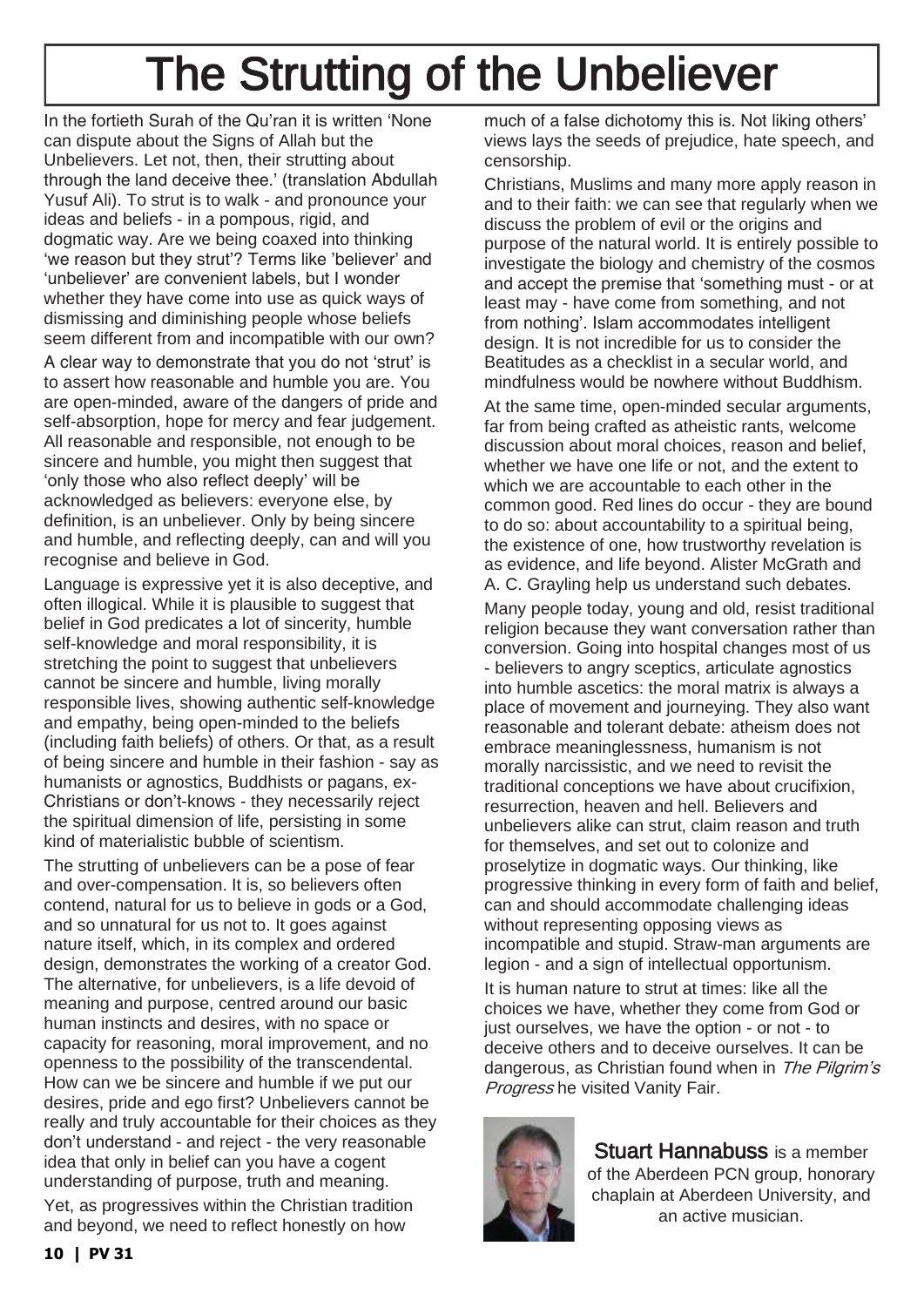# Let us tread gently

For the past 3 years, since retiring from Anglican ministry, I have occasionally attended the Quaker meetings in Sheffield and have valued the times of silence and the Friends there. But somehow I didn't quite feel 'at home'. Then I was asked if I would take services at a parish church in Rotherham where there had been no priest for two years and the small congregation of about 30 people wished to maintain their Sunday service of Holy Communion. In taking services there I realised that I had a strong feeling of returning to my own tradition and upbringing and that sense of belonging. I cannot shake off the decades of receiving communion on a Sunday morning, and nor do I wish to.

I also occasionally lead worship at St Andrews URC in Sheffield, where the service of communion happens only once every few months. Opposite our home is a very lively Roman Catholic church where up to 400 people each Sunday receive Mass. The worship experiences of Christians vary considerably, as do views and attitudes towards rites and ceremonies. We live in a richly diverse religious world. In recent editions of PV, both Brian Wilson (a former PCN trustee) and Edward Hulme, have written about Communion and I value their contributions. They, and I suspect many others in our network, have many questions both theological and liturgical about the celebration of the eucharist and how it may or may not contribute to a progressive faith. Indeed, the trustees debated at length over the fourth of our 8 points.

In our Together in Hope booklets, 'Re-thinking Worship?' Jan Berry helpfully explored how we might find meaning in the sharing of bread and wine at the Table consistent with an open, questioning approach to faith, and I do commend the booklet for individual or group study. Speaking personally, I have always found the sharing of bread and wine, the gathering together around the altar, the inclusive invitation to all, young and old, believers and those who doubt, a powerful sign of a loving community placing ourselves in the heart of the Jesus story. If we think about the roots of Communion being in the Passover tradition, we are drawn into a meal of hospitality, solidarity, justice and hope.

I recognise that there are many aspects of this rite which are not conducive to progressive and inclusive thinking, and at St Marks in Broomhill we sought to confront these challenges. Our eucharistic prayers, for example from the Iona Community, moved away from unhealthy doctrines to do with blood sacrifice, substitutionary atonement and so forth. Children and adults did not have to go through hoops of learning and confirmation to receive the bread and wine. Communion was not like a passing out parade, with an examination passed.

As a parish priest I found it a privilege to know pastorally those who came forward and stood or knelt next to each other in that circle of acceptance. I vividly recall listening in my study to a man racked with guilt after spending time with a prostitute, and fearful of going to the GP about his anxiety over contracting HIV. The next Sunday he was kneeling at the rail next to one of the GP's, both unknown to each other. A powerful and humbling experience to give each of them that wafer and say to them, 'The Body of Christ, Broken for You.'

We live in binary times. The 'Brexit years' may well go down in history as the most divisive period in modern British politics. Division, discord and denunciation have also been common characteristics of religion. Through religious wars, through the Reformation, to the assault of the 'new' atheists, a paradigm of hard disagreement and dissent has weaved its way into the collage of faith. There are clear differences in the experiences and views of PCN members, be it theological (realism/ non-realism)- be it about church (damaging/heartwarming) or whether PCN is too cerebral, too much head and not enough heart. For some, perhaps for many, church services like holy communion will evoke negative feelings. For others, like myself, sharing at the Table is a powerful sign of belonging and fellowship. My personal view, is that PCN must not add to the binary mood of the country but rather that we recognise that we are all on a journey, and that for so many people their religious life is bound up with tradition, upbringing, habit and loyalty to a community. I dare say there are many Roman Catholics who, if pushed, don't believe in transubstantiation and many Anglicans who think that the communion table should be open to all.

Perhaps the gift which PCN members can bring, be it in our churches or groups or gatherings, is to explore with honesty and kindness those areas of our religious practice in which we differ, whilst affirming those with whom we might disagree. Despite what dear Bishop Jack Spong wished for, head and heart do not always go together and perhaps we should not always try to make them. Twixt reason and experience there are many nuances which affect our behaviour and our practices. I guess none of us are 'progressive' in all areas of life and if sharing in holy communion at the most traditionalist Tridentine Mass fulfils a need in that person, let us tread gently.

Adrian Alker serves as the Chair of PCN Britain [adrian.alker@pcnbritain.org.uk](mailto:adrian.alker@pcnbritain.org.uk?subject=Response%20to%20Chair) 

![](_page_10_Picture_9.jpeg)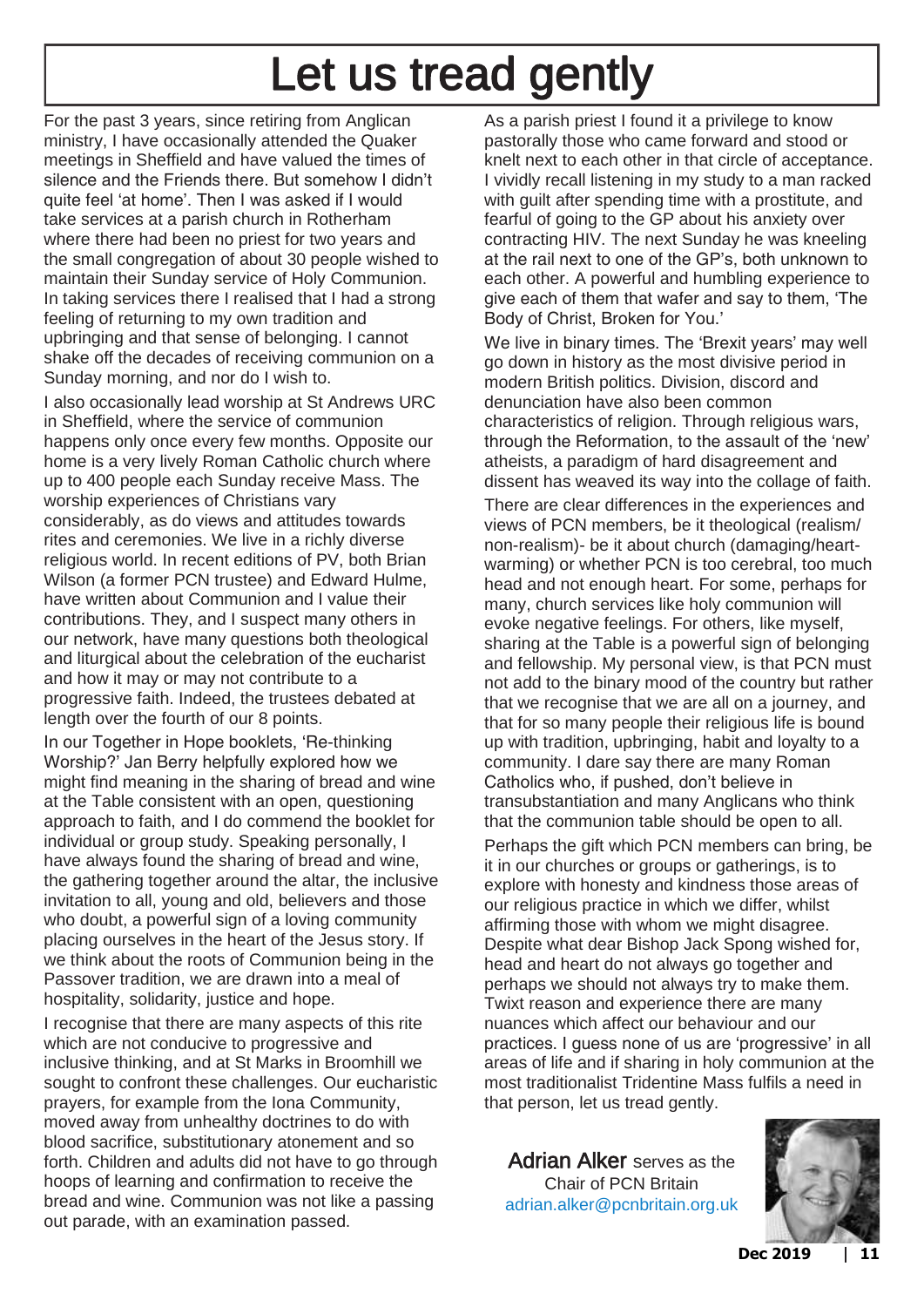# Forgotten Wisdom

How did we forget about dying? Everybody does it: dying, that is. Nobody talks about it. And it turns out that the silence isn't helping.

After thirty years in palliative care, I was increasingly despondent at the failure of all initiatives directed at getting all of us to talk about dying. Every time I met a new patient and their family, whether in their home, at a hospice or in the big hospital that was my main stamping-ground, I met the same set of fears. Dying: we can't talk about it, we'll only upset each other. We all know it's going to be terrible. Best just to avoid it.

When I met Karl, he was unconscious and his heart was failing fast. He was in the

emergency room with his wife and sons. His sons were distraught: Karl had to be saved. The doctors must do something! They couldn't bear the idea of their Dad dying.

Their Dad was 96. They were, themselves, in their seventies. And every time Karl had tried to talk to one of his sons about the inevitability of his death, they had turned it into a joke, changed the subject, told him 'not to be so negative.' And now, here we were. He was dying, and his sons had no idea what type of care he would want. Luckily, Karl's wife had listened; they had discussed their preferences for their care at the end of their lives and the funeral arrangements they would like afterwards.

After Karl died, I felt a renewed desperation that somebody should do something about the public understanding of dying. Somebody who had seen a lot of deaths; someone who knew the pattern of events like a midwife knows the pattern of giving birth. Someone who had worked alongside people dying at home and in hospices, in care homes and in hospitals. Someone who… oh. Oh, dear. Me?

The walk out onto deep waters turns out to be a single step. After that, it's simply a matter of putting one foot in front of the other. The decision to try to do something about the public understanding of dying was met with an unexpected invitation to speak on Radio 4. The decision to keep trying was nourished by a listener who was a literary agent. Then a book offer. Then publication, reviews, a prize shortlist, invitations to speak. One step at a time, I am living an unexpected new life, aware always of the honour and the grace of being invited into people's minds and hearts as they read or listen to my work.

The message is pretty simple. It's the story of how we die. As medicine gets more and more sophisticated, fewer of us die suddenly and unexpectedly. Many of us live to great age, old enough to develop illnesses and conditions that

![](_page_11_Picture_9.jpeg)

were less common when life was shorter. Dementia is probably the best example of this. Many of us will collect a variety of health problems as we live longer. There will be challenges, perhaps to our mobility, memory, our breathing or our bowels.

Yet, whatever the ailments that cause our eventual death, the pattern of dying is very similar. We become more tired. Our energy levels drop. We need to rest between activities. We sleep more. Sometimes we sleep a lot more. That sleep is restorative and important; it's like a battery-charger. But our battery is failing, and the charge doesn't last. We need another sleep; a longer sleep; several sleeps in a day.

Guessing life-expectancy is an inexact art. Patients often ask 'How long have I got?' as though we can calculate it to the nearest day, week or month. Science shows doctors are very bad at estimating life-expectancy, and usually we are over-optimistic. In fact, our patients often know better than we do. The best way to 'guestimate' life expectancy is by looking at energy levels: in my fifties, my running sessions take longer and I feel more tired than a decade ago. That change, over decades, suggests that my life-expectancy is measurable in decades. My aunt who has heart disease, and whose energy levels are clearly very much lower this year than two years ago, is probably counting down in years. My patient with lung disease, that he has tolerated for more than twenty years, now finds his energy levels are worse this week than during the summer when his grandchildren came to stay. This decline over a few months suggests his life expectancy is now measurable in months; possibly enough months to make a year or so, possibly not.

Towards the very end of life, people's energy levels are diminishing week by week, and later day by day. By this stage, they may be sleeping much of every day. It is the rate of change that helps us to predict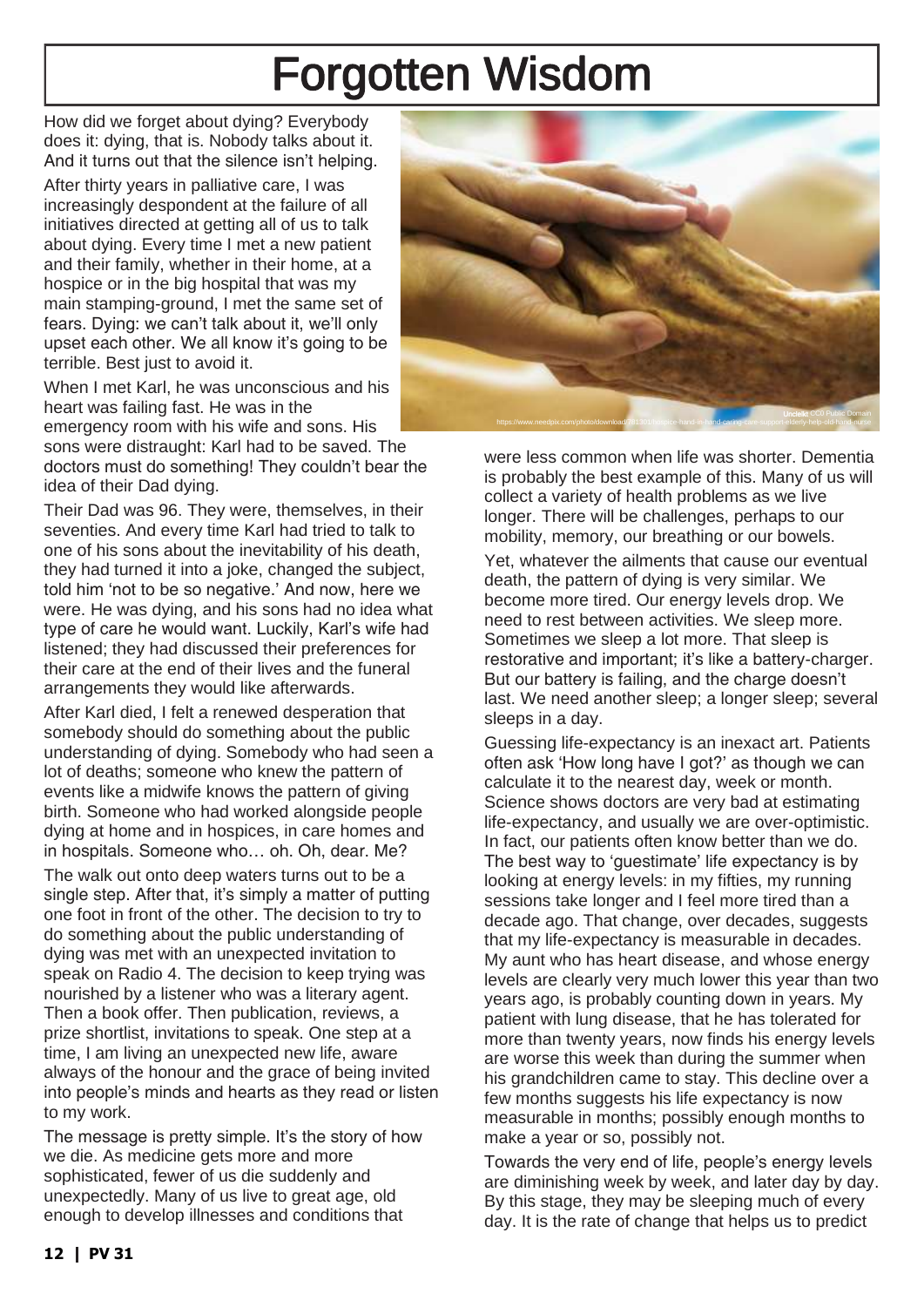('guess' might be a better word) their remaining life expectancy. When to call the family; when to advise the family to remain at the bedside.

What then? Well, as long as the symptoms of their life-ending illness(es) are well-managed, then the very end of life is fairly similar from one person to another. In the same way that every birth seems utterly unique and personal to the Mum, but the midwife recognises all the stages, so it is with dying. Whilst dying is as individual and unique an experience as each dying person is unique, we who look after dying people recognise all the same stages. We find that helping people to know what to expect helps them to be less afraid.

Towards the end of life, as energy levels dip ever lower, the person begins to sleep most of the time. Sometimes, without them noticing, they dip into complete unconsciousness – that is, they are in a coma for a while, before awakening again. We only know this if we can't wake them up for an important visitor or at medicine time. They haven't noticed it.

Increasing sleepiness means it's time to swap any medications that keep symptoms at bay to a different route: we don't want people to miss doses if we can't waken them to swallow the medications that keep them free from pain, nausea,

breathlessness, etc. We don't want them to be disturbed by symptoms. Usually, the drugs are swapped into a syringe driver that slowly pumps the daily dose through a very tiny needle under their skin; the right dose to keep the symptoms away.

Eventually, the dying person is simply unconscious all of the time. The only part of the brain still working is the part that drives the breathing, keeping an automatic cycle of breathing going for a while. The cycle moves between deep and shallow, and between fast and slow. Because the person is unconscious, they don't have awareness of their throat. This may mean their vocal cords are not fully relaxed, so the out-breath may vibrate the voicebox, and it can sound like a moan or a sigh. It's important that the companions around the bed understand that this is normal, caused by unconsciousness, and isn't a sign of distress or trying to speak.

Similarly, because saliva or mouth-care fluid might fall to the back of the throat but not trigger the coughing, spluttering, throat-clearing reflexes a conscious (even while asleep) person would have, their breath moves in and out of their wind-pipe through a thin film of fluid, bubbling as it passes. Families sometimes mistake this noise for drowning; it is the noise known as 'death rattle' and although it is odd and disconcerting to listen to, it is a comforting indication that the dying person is deeply unconscious: incapable of feeling distress.

As the breathing moves between phases of this cycle, there are pauses. The pauses can become very long, sometimes followed by a shuddering in-

![](_page_12_Picture_8.jpeg)

'There aren't all that many books that change the way you see the world. This book really might...' SUNDAY TIMES

breath. Again, this isn't distress, it is another sign of unconsciousness.

At the very end of life, during a period of slow breathing, there will be an out-breath that simply isn't followed by another in-breath. It can be so gentle that families around the bed don't notice that it has happened. Sometimes, and far more often than we can explain, the last breath is while the companions are asleep or have briefly left the room. We don't understand why this happens so often, but we recognise it is very common.

So all those Hollywood deaths; all those moments of deathbed drama on TV; all those terrifying scenes in our heads: they are wrong. Dying is a recognisable process, with clear stages and a natural progression. It's sad, because we love the person who is dying. But we need not fear the process. We can console each other with facts instead of being afraid of dramatic fantasies. Our loved ones may be left grieving, but if they are helped to understand the process, then they should not be left afraid.

![](_page_12_Picture_13.jpeg)

**Kathryn Mannix recently retired** from a 30-year career, as a doctor in palliative care, to campaign for better public understanding of dying.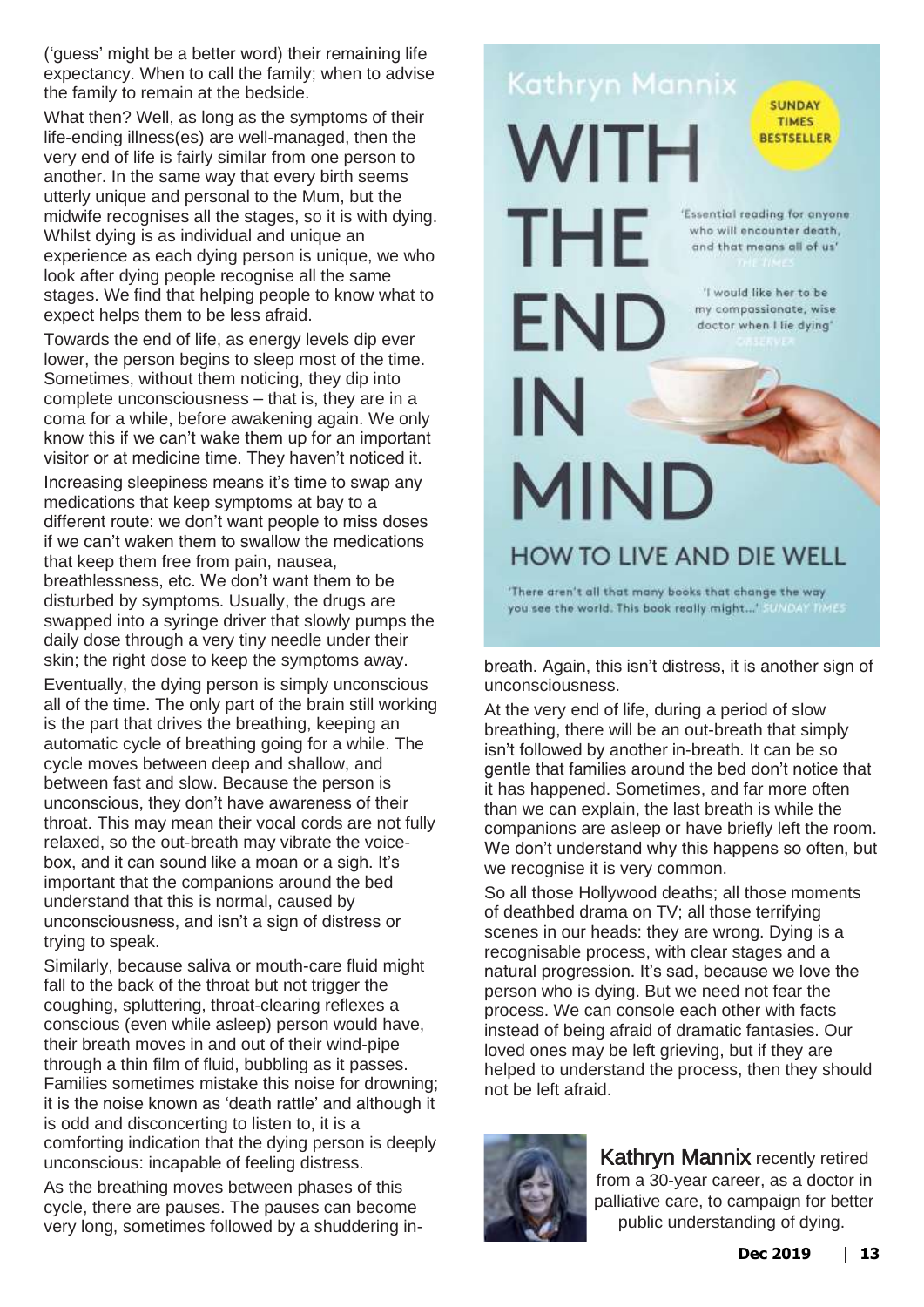# On Becoming

The Bible, in the first chapters of Genesis, weaves together two accounts of creation. The first is focused upon the physical creation of the Earth, and the second upon humankind and living things. The story relating to physical creation depicts instant creative acts, as in: 'Then God said, "Let there be light"; and there was light.' Genesis 1:3 (NRSV) In the second story, the "Lord God" by way of fiat, creates Adam and Eve and all living things.

Today's knowledge regarding the evolution of the universe and of living things makes the Genesis account of immediate creation untenable. However, in the attribution of the creative process to God, the Genesis creation story asserts its religious credibility. I believe that God is Creator, and that evolution is a principle which applies throughout the created order. That there is a freedom, and applied design, which ensures evolution: that is the uninhibited process of change. The Creator has set in motion what I see as the principle of Becoming, that allows for and encourages growth. Which, once established, leads to unbridled possibilities.

The principle of Becoming, also applies to the relationship of God to humankind. That relationship is not fettered, rather it is dynamic. The absolute responsibility of the individual, with respect to life decisions, rests with the individual. A relationship of the individual to God enhances the possibilities for growth; that is, completeness resides in such a relationship. The absence of responsibility denies the opportunity for growth. The acceptance of responsibility aligns the God/person relationship.

Professor Brian Cox, in a series of tv programmes, outlined the characteristics of the planets of the solar system. He emphasised that the universe is not a piece of clockwork, but rather it is dynamic and evolving. He instanced, that the planet Mercury has features which indicate that it had previously orbited further from the sun. In essence, Mercury has changed orbits, and may well, in the future, exit to some other place in the universe. Mercury is an example of the dynamism of the universe, and illustrates the process of evolving or Becoming.

With respect to the origins of life, Cox spoke of Saturn, and in particular one of its moons, Enceladus, being a possible site for the progress of geochemistry to biochemistry. Hydro vents emitting from seas below a frozen surface, could have contained the geo chemical substances which resulted in the creation of biological substances. Venting under deep seas, both on Earth and Mars, also points to the possibility of geo/bio interactions.

Again this likely process for the creation of life, I believe, does not preclude the religious affirmation of God as Creator, with the principle running through all Creation; that of Becoming.

An evolving universe, physical and biological, leads to the exciting conclusion that created order is, and is meant to be, progressive.

If the process of dynamic creation applies to the universe, does the same principle apply to the relationship of God to humankind? Has God established a pattern of relationship which is static, that of master puppeteer, or is it based upon the freedom of the individuals to shoulder responsibility for their own personal decisions?

The gift of life entails the living such a life in often unpredictable circumstances. Just as the planets are subject to variable circumstances, so are human beings. God does not protect from, or grant exceptions to, the vicissitudes of life. Each person is free to make decisions and carry the responsibility for them. The relationship of the individual to God is, therefore, dynamic. The experience of the Creator in each life, depends upon the acknowledgement of the individual of that presence.

So it is with the created order. The universe evolved and is evolving. Life evolved and continues to evolve. There is no fixed order for the universe, nor is there for human beings. There is the exciting prospect which evolving presents. God has allowed for the freedom that accompanies change and growth, and stitched it into the fabric of the universe.

There can be no exceptions to this rule; no interventions by God and no favoured treatment by God. A quote from Cicero (De Divinatione):

"For nothing can happen without cause; nothing happens that cannot happen, and when what was capable of happening has happened, it may not be interpreted as a miracle. We therefore draw this conclusion: what was incapable of happening never happened, and what was capable of happening is not a miracle".

For Christians, such a conclusion should be liberating. Jesus taught that the very nature of God is love. Love involves personal growth and responsible decision making. A relationship of the individual with God rests upon the individual's acknowledgement of the presence of God in creation, and spirituality, in life. This is encapsulated in the blessing: "when we live in love, we live in God and God lives in us".

It is surely a joy for a Christian to say that God's plan for Creation is to plan for all Creation, physical and biological, to be free to Become.

![](_page_13_Picture_15.jpeg)

**Bill Perry** is a retired minister of the Uniting Church of Australia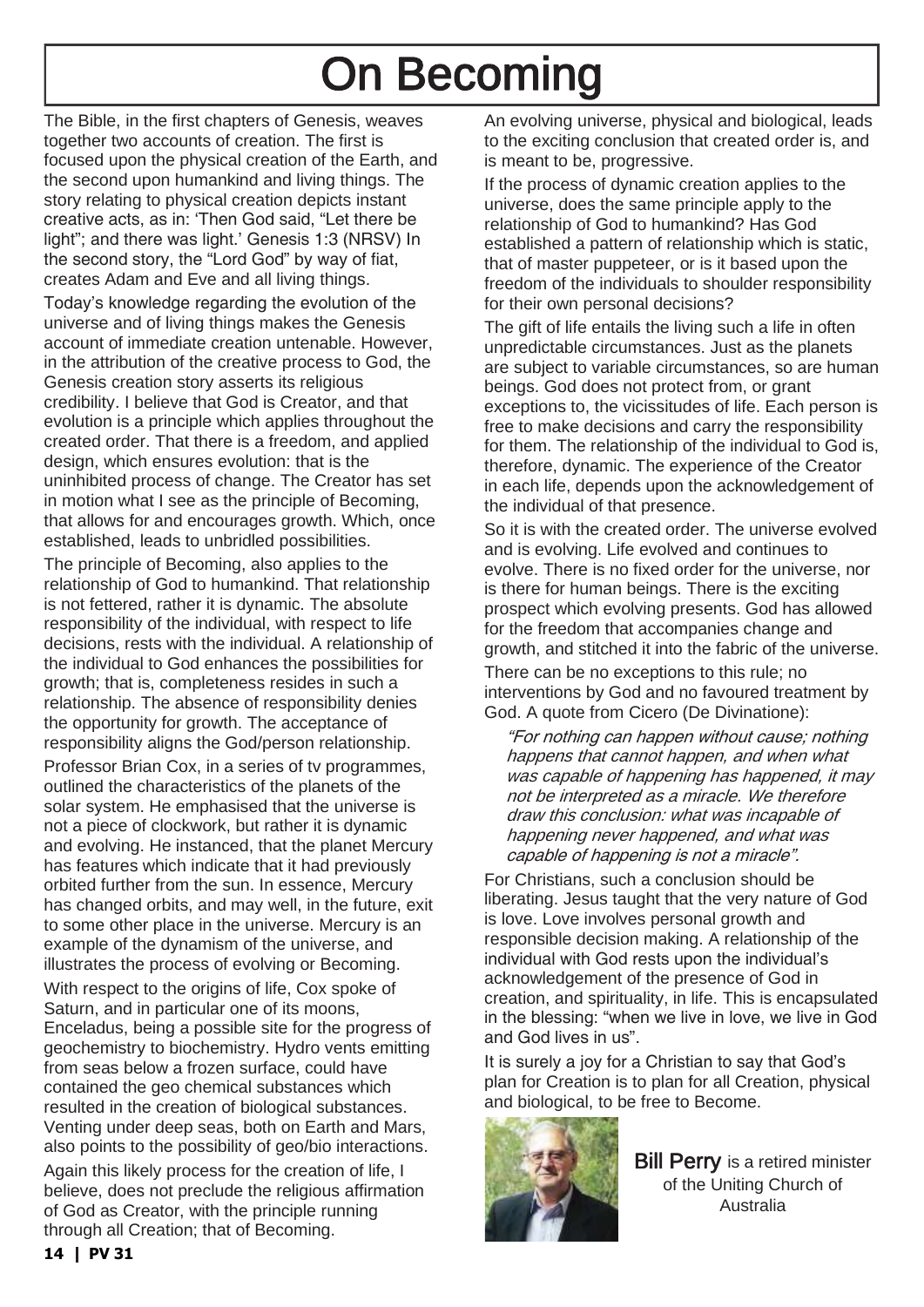# Inspired by God?

… and how from childhood you have known the sacred writings that are able to instruct you for salvation through faith in Christ Jesus. All scripture is inspired by God and is useful for teaching, for reproof, for correction, and for training in righteousness… 2 Timothy 3:15–16 (NRSV)

The Jehovah's Witness at my door would quote this passage at me to argue that everything in the Bible, and their interpretation of it, was to be believed. I was never convinced. How could that statement be referring to a collection of documents which includes some which had not yet been written?

And now I find that proselytising atheists will also allude to this passage affirming that the Bible itself claims to be inspired by God. The only difference is that the atheists point out the absurdity of this as any sort of proof of inspiration. And now I wonder whether there is some other point to be made.

I then take a look at what else my atheist friends have to say. For instance, two penguins walk from Antarctica to the Middle East to get on a boat, and then they go back home when the rain has stopped. And God wrote it so it must be true? You really do have to grow up and toss all that stuff into the bin. Now I have to admit that even when presented in this very caricatured way the debunker's argument looks persuasive. It's a powerful conversation stopper with a strong element of the withering ad hominem - come on, now, you're not telling me grown-ups actually believe this?

It is expected at this point that the believer will admit defeat or the two will just go their separate ways. I want to tease out the hidden elements of the argument as I think there may be more to it and we may discover something interesting and worthwhile if we examine it more closely.

As I see it, the debunker's argument goes like this: If the Bible is the Word of God, then its narratives have to be historically true, its laws have to be morally good, and its prophecies will clearly have been fulfilled or will be on their way to being fulfilled. But the narratives can be shown in many cases to be historically inaccurate, untrue or even downright fanciful. Many of its laws are clearly immoral and unjust, and its prophecies are at least questionable. Therefore, it is not the Word of God and, further, it is to be rejected and the pursuit of religion abandoned.

Suppose we ask, "Why would inspiration by God guarantee historical truth?" Setting the question this way makes it pretty well certain that the conservative believer and the debunker alike will agree upon the answer: God is not God if he does not guarantee truth. So let's approach from a different angle and ask, "Why would inspiration by God result in the kind of literature which the believer

and the debunker alike would write if they were God?" Or, "Why should I engage with this literature only if it is of one particular sort and not if it is of a different kind?" After all, many thousands of people read and appreciate literature which we know to be fictional. The point, however, is not that believers engage with the Bible because it is a genre of literature but because it is Scripture regardless of the genre of its constituent documents.

Reflecting upon the possibility that the Bible may be inspired by God does not in itself tell us how to interpret it. It does not tell us whether the passage is myth, legend, historical narrative or something else. It does not tell us whether we are reading about what actually happened or what people genuinely believed had occurred. This much we can expect the belief-debunker to agree with - but the conclusion all too readily pounced upon is that this collection of ancient stories is of no historical value. A little reflection ought to show that, far from being

of no historical value, they are immensely important. We ask, not, "What are the thoughts, deeds and plans of God?" but rather, "'What did those ancient people believe and what stories did they tell?" With the Bible we are able to give fairly full answers to these questions but we can go further. What else did they believe? What other stories did they tell? We have access to more literature from the period in the apocryphal New Testament, the epistles of Ignatius, Clement, the Didache and the like.

This brings me back to 2 Timothy and now I observe that the writer uses two different though related expressions when referring to what has been committed to writing: Hiera grammata (v15) is Scripture which has made Timothy wise for salvation, but *pasa graphe* (v16) - all writing - is inspired by God and of use for teaching, rebuking, correcting and training. Can the writer really be saying something like this: "You have the Bible which has brought you to faith, but there is lots of other writing as well which is inspired by God."?

I confess that I would like to take this a step further, even in this age of instant publication, and say that all writing comes about by the exercise of a Godgiven talent and that we ought therefore to accord due respect to everything which people have taken the trouble to write. Let's read as widely as possible - we never know where it might take us.

Robert Crompton is a writer and retired Methodist minister living in Herefordshire. <https://robcrompton.org/>

![](_page_14_Picture_14.jpeg)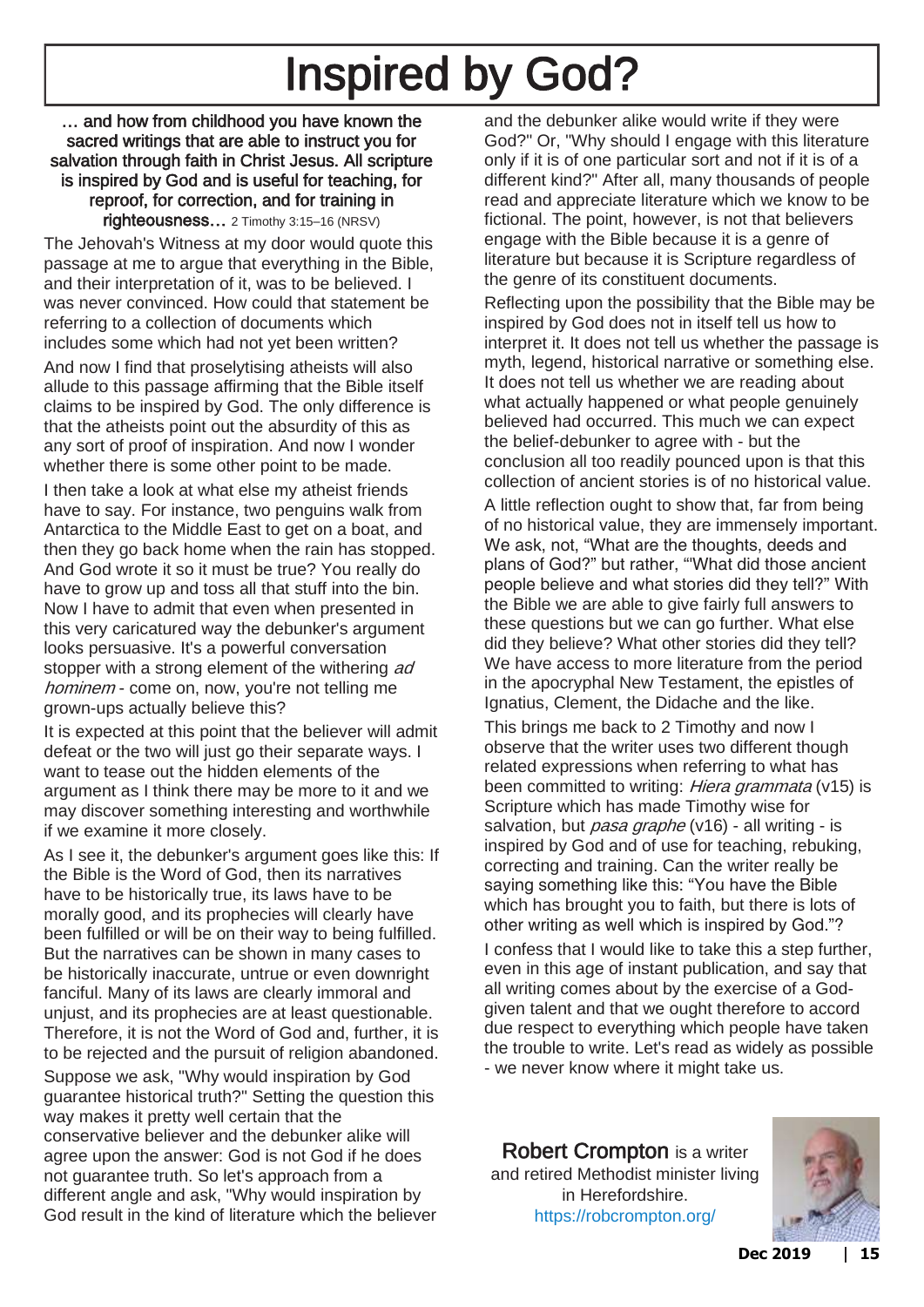# Local groups

Please contact group convenors or see the relevant PCN Britain web page for further details.

Newcomers are always welcome.

Abingdon Cliff Marshall 01235 530480 cliff.marshall@pcnbritain.org.uk

Our recent meetings have focused on the theme of bridging the Religion and Atheism divide. We enjoyed listening to recordings of the talks given at the London PCN conference by Julian Baggini and Richard Holloway. We are very grateful to Chris Avis for his work in making them available. We are now turning our attention to our role as a group within PCN Britain and our meeting with Adrian Alker in Nov. Our main focus for the coming quarter is the public lecture meeting we are organising at 7.30pm 27 Feb when our speaker will be John Barton, author of 'A History of the Bible: The Book and its Faiths'. Members of other groups will be most welcome. Our normal group meetings will be at 2.30pm on 3 Dec and 7 Jan at St Michael's Church Room, Abingdon OX14 1DU. Then at 7.30pm on 3 Mar in St Peter's Church Room, Church Lane, Drayton OX14 4JS. All details will be on our PCN Britain webpage. Typically between 14 and 20 people attend our meetings.

**Bolton** Jim Hollyman 01204 456050 jim.hollyman@pcnbritain.org.uk

Our next group meeting will be held on 4 Dec. We will be listening to and discussing Richard Holloway's talk at the "Religion and Atheism – Beyond the Divide?" conference last June. Our meetings are normally on the first Wed of each month at 1.30pm until 3pm. They are held at 121 Junction Road, Bolton, BL3 4NF.

Edinburgh Mary McMahon 0131 441 3337 mary.mcmahon@pcnbritain.org.uk

We are trying to challenge ourselves about what we mean by our claim to be 'progressive Christians'. In Sept we began the exploration with two members, John McKechnie and Mary McMahon, each speaking about their respective journey to the present and how their understanding had evolved en route. The discussion suggested a broad spectrum within the group from orthodox to post-modern, with 'progressive' in there somewhere!

In Oct Clyne Shepherd continued with a talk about the formation of Karen Armstrong's theology, and asked us to think whether belief or experience or 'absence as presence' was more reflective of our position. In Nov John Hampton will explore 'a new mythology' with us - a fresh perspective, responding to the challenges of today.

In Dec we look forward to welcoming Judith McClure, a retired public school head in Edinburgh and an exnun, whose topic is 'Once a nun….'

Oakham Peter Stribblehill 07918 916466 peter.stribblehill@pcnbritain.org.uk

On 29 Oct, two days before our EU departure date 'do or die', our topic was 'Apocalypse Now?' (perhaps Apocalypse Postponed). One of our members gave a brief introduction and then the 18 present split into 3 groups to look at Climate Change, Democracy and Populism and Social Justice. We were asked to explore these themes and come up with a pearl of wisdom and a question when we re-joined the main group for half an hour.

After much enjoyable discussion, reaching no particular conclusion, the climate change group came up with 2 pearls; firstly that it wouldn't matter to the planet if humans die out and it may be much better off without us, secondly that we should immediately appoint the wonderful Greta as world dictator on the grounds that she would soon sort us all out. Our question was: we know what is needed to save the planet – no cars, no central heating etc. But how do we manage ourselves locally, nationally and internationally to bring this about? (see pearl 2 above for the answer). The democracy and populism group's pearl was to question everything, with fake news, populism etc. Its question: what should we do in the election when sovereignty is returned to the people? The social justice group came up with a set of pearls: 1. Any God I believe in would expect me to go and do something for people rather than worship in church. 2. We are on the cusp of collapse / breakdown. 3. We are all shaped by our childhood – our roots and the love we may or may not have received.

After this meeting which was well

received, we will meet fortnightly until Tue 10 Dec. Our 2020 programme will again be fortnightly meetings at 2.30 in Oakham Methodist Church with a programme which will be shown on our website.

**Newbury** Maria Grace<br>01635 47196 maria.grace@pcnbritain.org.uk maria.grace@pcnbritain.org.uk

Taking our timetable cue from the academic year (although we don't aim to be particularly academic), we set out on a new programme from Sept. We are on our second pass round the 8 Points, taking them in turn, with brief illumination, as a way to start our meetings. The churn in membership (happily more joining than leaving) provides the opportunity for new insights. A very varied programme awaits us: we have started by trying to imagine how the dynamics of the early church could inform and influence us today – a particular challenge being to try to put ourselves into the political, social and religious background of the 1st century. By contrast, we then each contributed a poem, hymn or object with a personal meaning; what started as very wide choices, reflecting our eclectic nature, were found to have surprising common themes. Ahead lies: "Christmas – are we really looking forward to it?"; Christian interactions with Buddhism and revisiting the age-old question of the interface of politics and faith. The Friends Meeting House, in which we gather monthly, now sits right beside a major 3-year building site. Distracting noises may intervene, but there is no chance of us forgetting that we are about "compassionate love in action" in our part of this world."

## **Newcastle** Liz Temple

liz.temple@pcnbritain.org.uk

We have found a new address. We have all been very grateful to the staff, churchwardens and the congregation at our old, longstanding venue. It is still an undoubted pleasure to be able to stretch out around our increasingly crowded table. We can now be found in the Brunswick Methodist Church, a handsome Georgian brick-built chapel tucked in among shops and public squares in the heart of Newcastle. Certainly the change of venue has lent itself to some appreciative comments from members: it's a comfortable large room, it's next to a kitchen and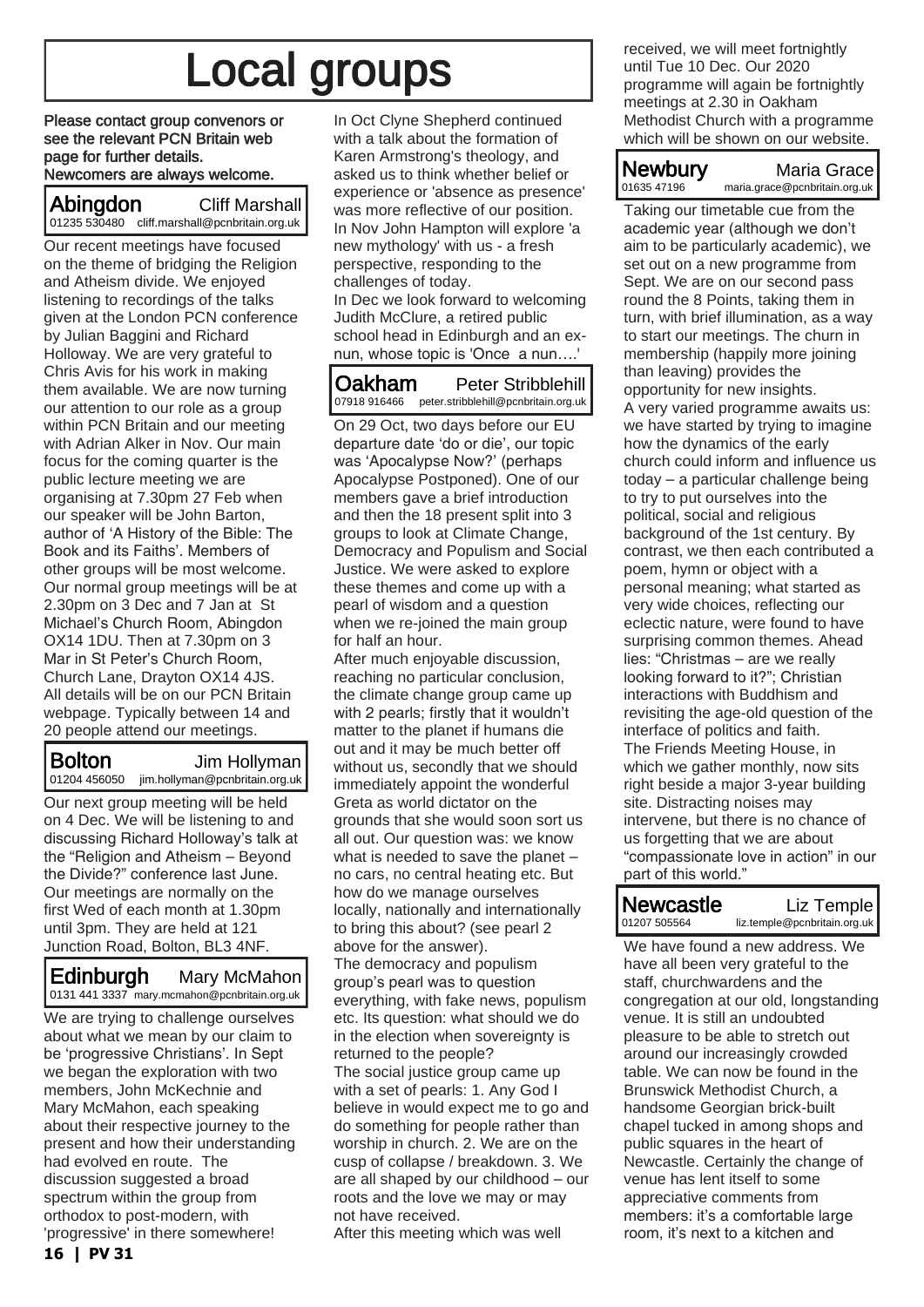there's a wonderfully helpful caretaker on hand. Best of all (remember this is Newcastle, and we're coming up to winter), it's also nice and warm!

During our first meeting in this new space, the group considered helpful metaphors and images from non-Biblical sources that illuminate other mental structures for Christian living. Focusing on varying passages drawn from Gerard Hughes, Richard Holloway and Evelyn Underhill, Liz drew attention to ways in which such ideas could offer a move away from laying down thoughts/concerns/ petitions/thanks 'at the foot of the cross' towards a gradual accumulation of other mental images. Chief among them is quite possibly (well, for me anyway) Underhill's description of the 'scrawny alley cat' as being imbued with divine cosmic significance: I will never see a scrawny cat again without counting the atoms that we share in this universe.

**North Staffs** Nigel Jones<br>01782 632895 nigel.jones@pcnbritain.org.uk 01782 632895 nigel.jones@pcnbritain.org.uk

We continue to meet on the first Sunday of each month and while some people have ceased attending a couple of new people now attend. We had another meeting looking at poems, including R S Thomas' brighter ones, i.e. The Bright Field and The Kingdom. We had two meetings discussing Desmond Tutu's approach. From his book 'God has a Dream' we looked at the freedom God gives us and Equality yet more than Equality, as Desmond puts it. In his book 'God is not a Christian' we examined some of his arguments for this conclusion, in particular that our God must not be too small, so that people like Gandhi can be included in those who walk closely with God. I like Desmond for the way he challenges many traditional understandings of the Christian way, yet remains so cheerful and positive about belief in God and Christ.

We had a talk by one of our attendees on Kierkegaard, yet he came to the conclusion that though sincere, he was self-centred rather than God-centred and I do not think we all agreed on that.

Another of our attendees who is a retired vicar, spoke at two of our meetings about the relationship between the Church and the Secular world. He maintains that the church has always been subject to powerful

political motivations that have blunted its mission of good news for the poor, taking the Magnificat as a key text. He claims also that everyone worships a god and the secular one is self-glorification, leading to misuse of power and evil inhuman acts. However, the church is often self-righteous and still unwilling to recognise its shortcomings, e.g. in relation to women and a wrong insistence on a particular atonement theory. Secularism may be a reaction against the church's own profanity and some atheists may have a higher implicit theism than those who go to church.

**N Worcester** David Tubb<br>01562 884344 david.tubb@pcnbritain.org.uk david.tubb@pcnbritain.org.uk

At our last session in Sept, Richard Tetlow (a past member of our group and still an occasional visitor) joined us in a discussion of his book "Perceptions of Christianity from people of different faiths". Before tackling this, Richard wanted us to address our perceptions, as Christians, of other faiths, and to acknowledge the extent to which we ourselves were open to challenge and change. What for each of us, for instance, was the most important feature of our own faith in the context of inter-faith dialogue, and why was this the case. We did wonder in passing how far those of other faiths were themselves prepared to be open to critical examination in what for all of us of any religion is a very sensitive area of our lives. We have though our own responsibilities, others have theirs. We might well encourage one another. I think most of us accepted as pretty fair on the whole the sometimes trenchant critique, by the contributors to the book, of Christianity (as practised), particularly experience of attitudes of arrogance and assumed superiority that mix old colonial culture with theology. Perhaps this makes us progressive! But it does also open up the whole matter of honestly accepting others' perceptions on truth, without losing sight of what is the real essence of our own faith. After all, some Christians' "baggage" is other Christians' treasured truths. It brought to my mind at least the comment by one of the contributors to the "Painting the Stars" which we have previously looked at: "Christianity is now too small a club for me!" Is this really what it comes

down to? Does the strong presence. at least in our major cities, of people of different faiths offer new light for Christians, socially and theologically? This was a valuable session for us, and we were duly grateful to Richard.

#### West Yorks Michael Burn 07712620303 michael.burn@pcnbritain.org.uk

Our meeting on 23 Sept was led by David Bidnell, the Superintendent Minister of the Huddersfield Methodist Circuit. He spoke and led a discussion entitled "In Search of Truth - With the Help of Narrative Parables from Luke". (p.8-9) As I write we are looking forward to our 18 Nov meeting when we will be discussing Richard Holloway's lecture at "Religion and Atheism - Beyond the Divide". Philip Carlin will also speak about Holloway's book, "A Little History of Religion". The first meeting of the New Year will be on 20 Jan and the topic will be confirmed at the Nov meeting. There will also be opportunity to discuss the suggestion that we should meet more frequently.

## Free to Believe National Conference 2020

## Liberal Theology:

What is liberal faith and what does it offer to the world?

#### Thurs 30 July - Sat 1 Aug

£185 in ensuite / £160 in non Gary Dorrien, Peter Brain, Alex Clare-Young & Alison MicklemHigh Leigh, Hoddesdon, Herts

## EN11 8SG

[conferences@freetobelieve.org.uk](mailto:conferences@freetobelieve.org.uk?subject=via%20PV) [www.freetobelieve.org.uk](http://www.freetobelieve.org.uk)

![](_page_16_Picture_20.jpeg)

The Joint Public Issues Team (JPIT) is made up of the Baptist Union, the Church of Scotland, the Methodist Church and the United Reformed Church, working together for peace and justice.

[www.jointpublicissues.org.uk](http://www.jointpublicissues.org.uk)

020 7916 8632 [enquiries@jointpublicissues.org.uk](mailto:enquiries@jointpublicissues.org.uk?subject=via%20PV)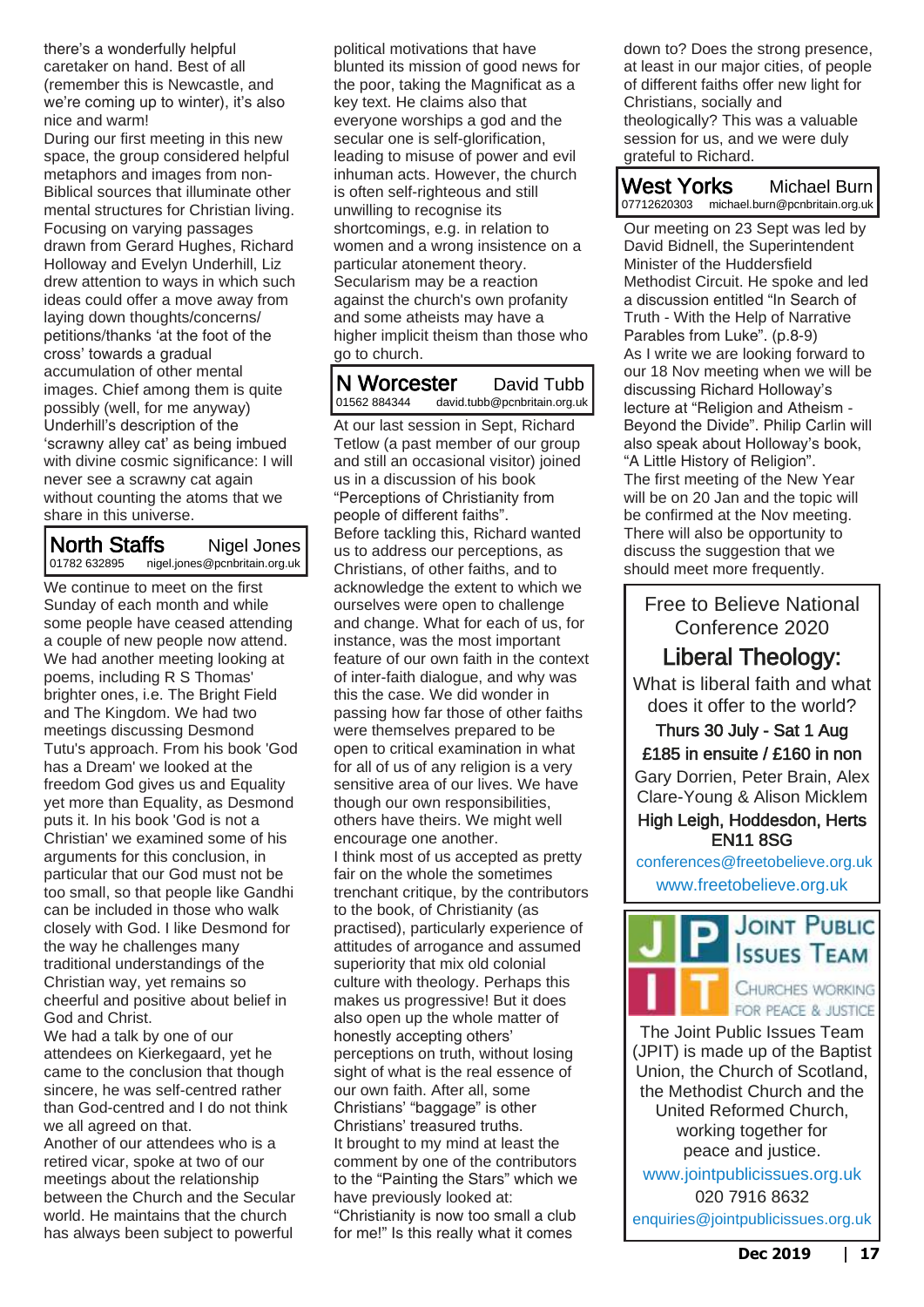#### ï I Reviews

#### l Christian Economics by Dale Anthony Pivarunas, Resource **Publications**

![](_page_17_Picture_2.jpeg)

If you are looking for a basic economics text book set within the context of the USA, or an analysis of social democracy then this may be of interest. If you are made angry by the disconnect between

contemporary Christianity and the practice of Matt. 25, "as you did it to the least of these", then there is much righteous anger to encourage you to go on applying the principles of the radical Jesus. However, this is a furious response to the politics and economics of "Make America Great Again". There is too much emotive language [e.g. "the rape of the working class"] and far too many repeated statistics. The premise is disconnect, but that is also the way it is written. It is full of repetition, rather than the development of a coherent argument. He poses too many questions answered in all-too obvious ways. It does not translate well across the Atlantic. If only he had been more disciplined and broadened his argument to a universal democratic socialist analysis of Matt. 25 in practice. But his intent was obviously a critical analysis of American Christianity being disconnected from the radical teaching and life-style of Jesus. Having been very critical, I can recommend this book to readers who are wondering how the dystopian politics and economics of the Johnson / Trump partnership will work out. If you can get beyond the many shortcomings, then it is full of pointers to help build the progressive resistance against political populism and economic exploitation.

## John Churcher

 The Badly-Behaved Bible by Nick Page, Hodder and Stoughton

![](_page_17_Picture_7.jpeg)

Page tackles the Bible and church history with a matter-of-fact humour in a style that is both readable and challenging. This is for those whose questions about the Bible are jarring against what they believe the Bible is supposed to be. The Bible is for many Christians the unquestionable 'word of God'. But quite a lot of it is hard to square with this. There are violent and disturbing passages recounting genocide, abuse of women, massacre of children, alongside explicit passages that you are unlikely to hear read out on a Sunday. There are also bits that are boring or difficult to understand. Nick takes an affectionate sideways glance at these, looking at how story and culture are key aspects of the Bible. His approach is about studying the text, understanding the culture, questioning the content but more importantly, "it's about using our imagination and creativity, it's not just about reading the text, it's about listening to it as well". In chapter ten he gives a perfect example of how the Bible speaks differently to people at different times, showing how a passage from Zephaniah can have varied cultural, historical, doctrinal and very personal understandings. Progressive readers may well find themselves on a similar wavelength to this, so it will make perfect sense much of the time. On the other hand, this is an enjoyable and thought provoking read that is worth sharing with more conservative Christians and as such might well make a great read for a study group or just a conversation with friends.

#### Andy Long

How to Pray by Pete Greig, Hodder

![](_page_17_Picture_12.jpeg)

I really wanted to like this, as I value the 24/7 Prayer movement and it is by the founder. The insights of the desert fathers and mothers are here, with Teresa of Avila, and evangelical

favourites such as Corrie ten Boom. Centring Prayer is covered and Contemplative Prayer, though as a "dangerous gateway to New Age Deception." He is sensitive on the topic of unanswered prayer and the only problematic section was about "spiritual warfare". But there were two aspects that I really didn't like. The first is that it is a manual. Such a "how to" approach for me misses the essence of prayer in that I find it far from simple and a lifelong journey. The second aspect that irritated me is the over-use of quotations, anecdotes and stories. There's oversharing, in particular the illness of his wife and its consequences. The book is intriguing in the fleeting references made to the prayer practice of other faiths. There is a brief positive treatment of the Muslim view of submission to God. Greig confesses here: "We have God all wrapped up in Bible verses … There is no mystery, only certainty in our religion." That's how the book reads too! I was quite disturbed, however, at one aspect of his opening discussion on the prevalence of prayer in human experience where he mentions Hasidic Jews.

#### Nick Jones

#### Judging Religion by John Holroyd, SilverWood Books

Religion is in the dock and Holroyd

![](_page_17_Picture_19.jpeg)

pleads for the defence against: Richard Dawkins, Christopher Hitchens, Daniel Dennett and Sam Harris. He attacks their expertise: "Huge judgments and generalisations

have been made about religion by people who have not spent their lives studying it, who are not religious scholars and who have not had an experience of being religious in anything but a nominal sense." After defining "religion" and explaining "ethical judgements", whether relative or absolute, and their status, we hear the evidence. The prosecution focusses solely on the ancient creeds, bizarre rituals and the many moral failings that occur in all faiths. Ignored are "the rich cultural and emotional life that individuals and communities share, the stratospherically glorious aesthetic and spiritual expressions that testify to remarkable religious motivation and enervation". Holroyd reveals the negative and biased media reporting of religion and then presents the ethical nature of religion in four contexts: Germany 1933-45; US civil rights 1960-70s; liberation theology in South America; and the conflict between Palestine and Israel. The charges of militancy and misogyny against Islam are crossexamined. The rise in militancy correlates with Western colonial and geo-political interference. Little heed is paid to the fact that "most effective counters to Islamist militancy today come from within Islam".

The inconsistency between an all-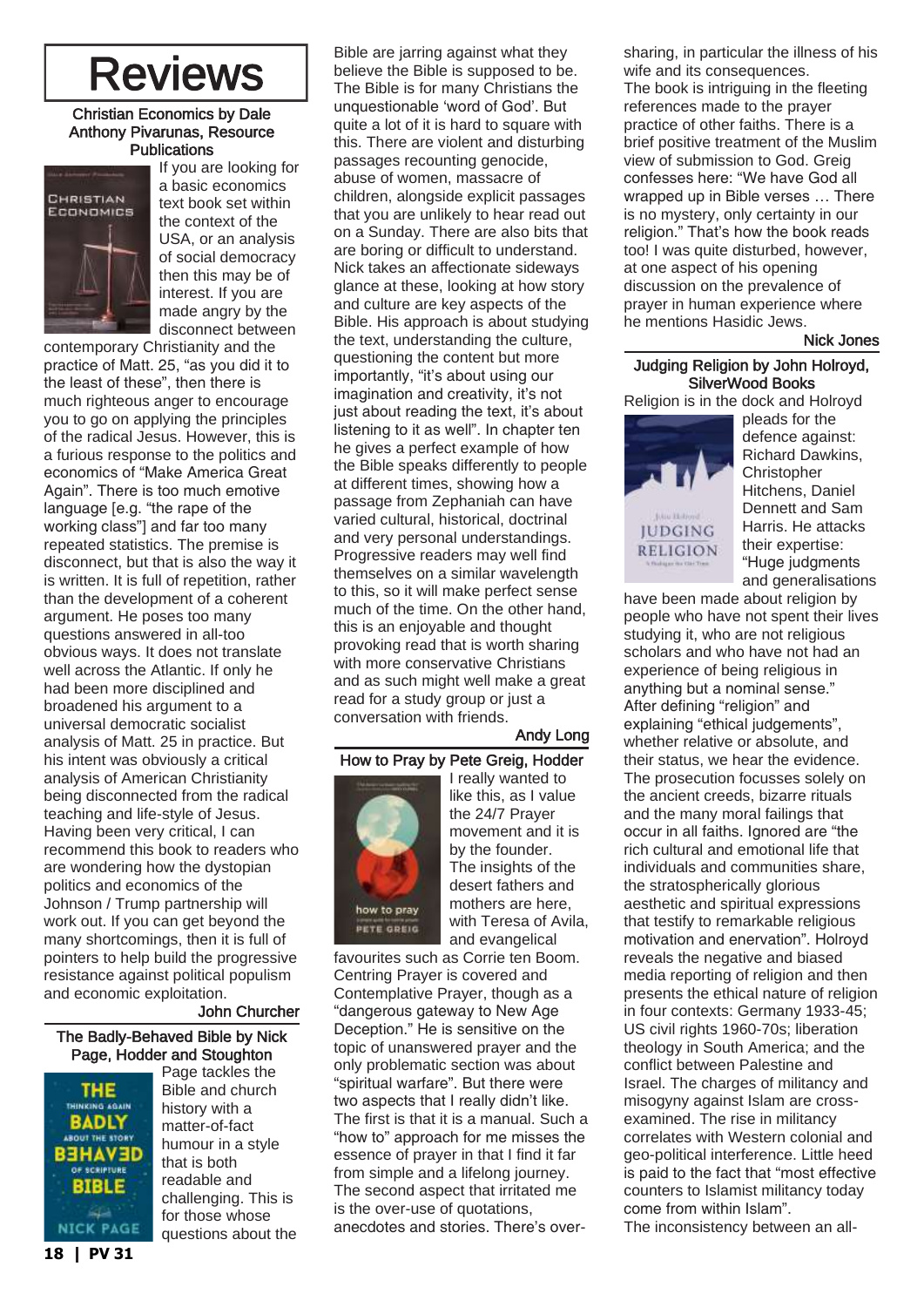powerful and all-merciful loving God and the existence of evil and suffering - prosecution evidence against - are discussed at length. He concludes that: in contemporary British society religion and its moral implications need to be constantly re -assessed. It is suggested that the nature of this dialogue is such that: "Accepting disagreement and working alongside it rather than always seeking its eradication is seen here as both a moral and a practical way forward in negotiating contrasting values between religions, between believers and non-believers and within multi-cultures." The bibliography is extensive, his wide-ranging contribution and clear thinking gives us a better understanding of the issues.

Robin Story

#### Being Orthodox by Martin Dudley, SPCK

![](_page_18_Picture_3.jpeg)

Dudley provides a wealth of information as he explores living and practicing an Orthodox life, its mysteries and complexities, focusing on worship. It is in

three sections: The first focuses on God and the Trinity; the Bible and Orthodoxy; and worship. The next explores life from birth to death; fasting, confession and communion; Orthodoxy in literature, art and music. The last discusses tradition and theology. There are detailed appendices but the bibliography makes no reference to Michael Bordeaux and the work of Keston College in supporting Orthodoxy under the Soviet regime.

To understand Orthodoxy, he tells us, we need to suspend our Western analytical sense and 'perceive unity and interaction'. He examples the Eucharistic prayer, as we don't need explanations or transubstantiation, but to enter the mystery. 'Heaven on earth' is how many have described Orthodox liturgy. Icons are described here as 'boundary points, marking not the limit but a frontier, a

window into eternal meaning'. Their placement is described, but you will need more than is provided here about Orthodox understanding of atonement and resurrection. Two fascinating sections describe how the Orthodox do fasting and confession differently from Western

Christians. Confession includes conversation and discussion between priest and penitent, standing together in a public place. The chapters on music refer to Taverner and Arvo Part and have a useful list of recommended recordings. We need to listen to the music if we are to engage fully in what is described in words. The book balances profundity with practicality and will help readers to do the same. Peter Varney

#### ì Faithful Grandparents by Anita Cleverly, BRF

![](_page_18_Picture_10.jpeg)

Anita has 35 years' experience in ministry and, as a grandparent, she has written to help and encourage others and hopes that it will provide food for thought . She shows how the

role has changed over the years and provides some humorous definitions of contemporary grandparents with more than a grain of truth. She recognises that it is important that grandparents respect the opinions and convictions of the parents but perhaps she does not give this the prominence it deserves in our modern diverse society.

The Bible is very precious to her and she is anxious that Christians should share it with their grandchildren. She recognises that it can be problematic and that, when it comes to young children, they need to be introduced gradually. There is a lot of material available but care is needed. She looks at some grandparents in the Bible to see what we can learn and then she looks at the church. There is an interesting discussion on the importance of grandparents accepting that society has changed greatly during our lifetime and we must therefore "avoid ever giving any grandchild – child, teenager or adult - the feeling that we reject them because of what they think or do". In the final chapter entitled "What about me? Soul-keeping", the focus is on us and the need for us to look after ourselves both spiritually and emotionally. There is a lot to think about and, through all of this, we are urged to recognise "Our high calling" "which is to love our grandchildren unreservedly and to make this known by our kindness, generosity and words".

#### Nigel Bastin

#### Christian Mindfulness by Peter Tyler, **SCM**

![](_page_18_Picture_16.jpeg)

This book has detail and depth and is well worth reading. The starting point is a recognition that Mindfulness is a prominent part of current western spiritual, clinical

and self-help culture and he acknowledges that some have concerns that it is a dangerous import from Buddhism. He is clear that it is no such threat - not only because lessons from other religions and cultures can enhance rather than damage, but also the practice, under other names, is at the heart of Christian spirituality and practice in its many forms and histories. An quote from Thomas Keating offers a context; 'Silence is the language of God, all the rest is bad translation.' He covers four areas; the practice in Buddhism, its current use in the West in healthcare, the Christian prayer tradition and future models of Christian Mindfulness. Each section has practical exercises. He aims to demonstrate that this practice is indeed at the heart of Christian spirituality and does it by a detailed study of Christian spiritual traditions and the work of seminal thinkers and leaders. We hear about mindful silence in the monastic tradition from 'The Cloud of Unknowing' to Thomas Merton. We are encouraged to welcome this revolution and to see it as part of the Christian tradition and integral to prayer. He encourages us to welcome much of what is in Buddhism as familiar. He quotes a Catholic priest who, when asked if Buddhism and Christianity were reconcilable, said 'to be a good human being is to be a good Buddhist'. Christianity, he argues, is a religion of 'mindful activity'. Action is important for the Christian but via Mindfulness 'we can have a glimpse of the treasure hidden in the field, the pearl of great price.'

#### Christine King

#### Money and Soul by Pamela Haines, Christian Alternative

We seem to call society community when we emphasise caring and sharing. Doing this takes us in the important direction of examining economics - what is wealth for, how is it created and spent, and is it all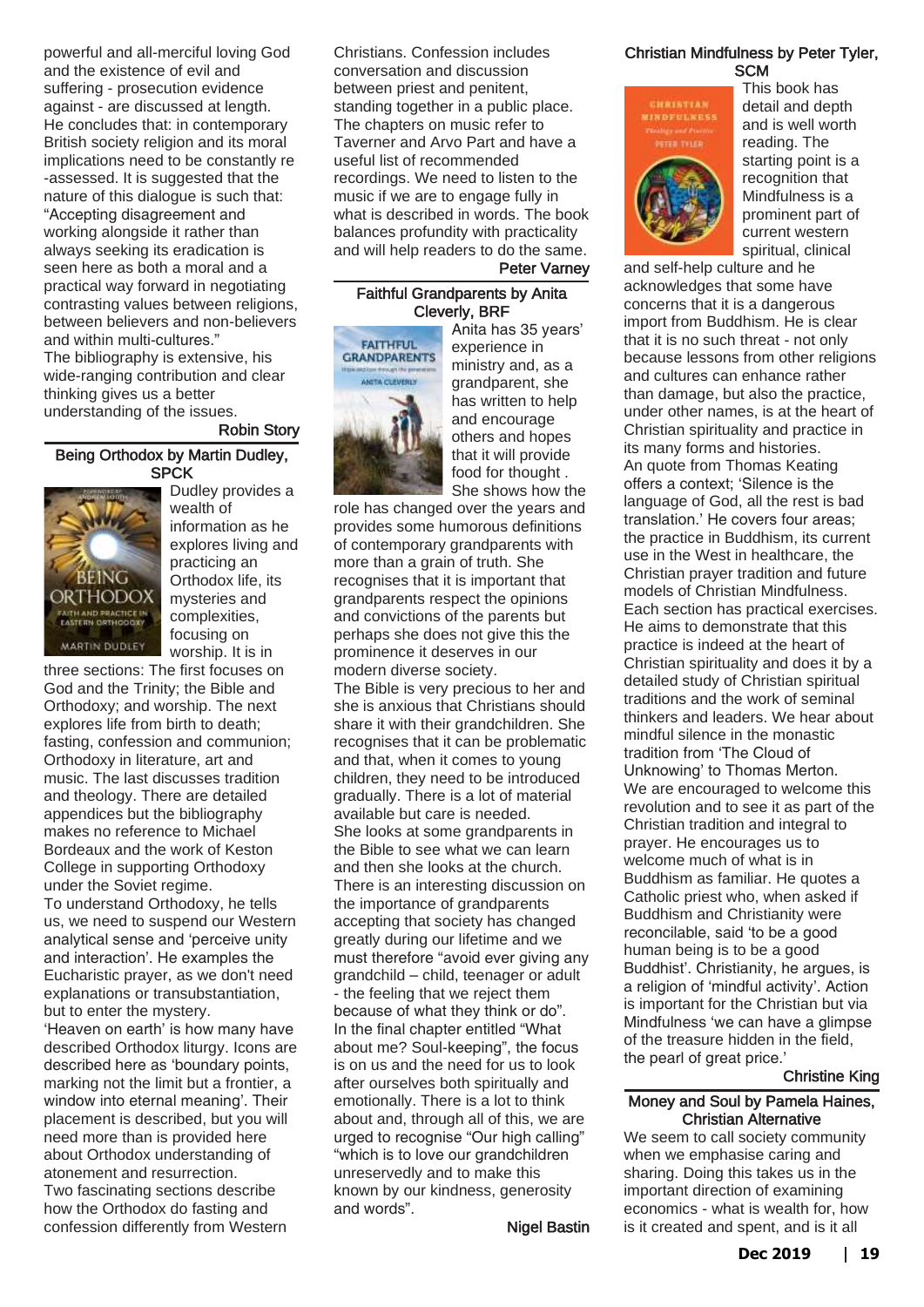![](_page_19_Picture_0.jpeg)

fair? She argues that the Western economic system 'fosters inequality, promotes greed' and 'does violence to people and planet… and compromises community.' It lacks

'soul', meaning Quaker values like integrity, equality, simplicity, stewardship, peace and community. She was brought up a Quaker with an economist father. Later she became an activist in the USA, promoting community projects and arguing for a fairer society. She criticises speculation and oppressive debt policies, 'bigger is better' materialism, and progress at the expense of responsibility and justice. Her target is supply-demand and 'invisible hand' classical economics, which she suggests makes some individuals and countries rich at the expense of the rest, and generates competition and aggression. Only by 'entwining' our lives, possessions, values and beliefs with others in community can a fair and just society be created. Thus, we stand a chance of seeing 'God in every one' and acknowledging God in our lives. On the negative side, her target is demonised, the critique lacks detail and the conclusions trail away in generalities and truisms. Nonetheless, her message is wellintentioned and timely.

Stuart Hannabuss

#### Seeking the God Beyond by J.P. Williams, SCM

J.P Williams teaches at Ripon College, Cuddesdon and the strap line is 'A beginner's guide to Christian Apophatic Spirituality'. This is no quick read despite the word 'beginner', although it is an accessible exploration into what is often called the 'via negativa'. The Greek origin of the term 'apophasis' indicates a turning away from speech and the author's intention is to explore the meaning and reality of God which no amount of words and

![](_page_19_Picture_6.jpeg)

concepts and definitions can ever fully grasp. We know from the writings of Marcus Borg and others how limiting is human language when describing God, and Williams

first takes us through some biblical material, notably the experience of Moses of God in both fire and cloud and then in the eroticism of The Song of Songs. I found her brief chapters on the Baptist and Jesus less helpful in addressing this subject. She refers to pioneers of the apophatic tradition, especially Gregory of Nyssa and Meister Eckhart, dips into classical Greek philosophy, references C.S Lewis and the Narnia chronicles and the practices of Zen Buddhism. The book returns again and again to the practice of meditation, to the importance of stripping, unlearning, unsaying, union, silence and that experience which cannot ultimately be fully captured in words. The chapter on ascent, the notion of meeting with God on the top of the mountain, a metaphor so prevalent in the scriptures, is explored with great imagination by Williams. Overall the thrust and tenor will be seen as a welcome ally to those of us who despair at the way in which churches so often seem to want to deliver a God packaged in doctrinal terms where explanation has superseded the experience of the divine. Echoes persist throughout the book of Tillich's 'Ground of all being' and Julian of Norwich's emphasis on love capturing the meaning of God. Those readers less convinced of the existential reality of God might nevertheless warm to this approach of inward contemplation and a hatching of the heart.

#### Adrian Alker

#### The Human Odyssey by Stephen Green, SPCK

![](_page_19_Picture_11.jpeg)

Green is in search of universal values, wondering whether modern geopolitics has irreparably fractured what has been left of them. He targets society and nationhood, the autonomy of self,

and purpose and obligation in life. It is a challenging and reflective journey. An early query is whether urbanised modernity has made the survival of spiritual ideas risky. Picking up on how urbanisation reinforces alienation, he forces us to challenge our ideas about selfawareness and the human place in the order of things. He ranges across traditional European history and religion, and sets out a parallel

narrative about history and religion in China, India and elsewhere. This enables him to explore what kind of universal values, if any, still matter. He is grounded enough to provide plenty of evidence - from Daoism and Confucianism as much as from Islam and Christianity, drawing the conclusion that in all their many ways, the religious and cultural traditions around the world share something universal(ist), and that throughout history most of them have been shaped by geopolitical tribalism. These traditions all probe into what it means to be good and happy, the reliability of the subjective life, and how we choose collaboration or conflict - how in other words, our human journey or odyssey is one of discovery and selfdiscovery. The spiritual or mystical continues to flourish for all the scientific and materialistic explanations of reality that come forward, probably because of a shared sense of journey. He allows space for faith-based and rationality-based understandings of how human beings interpret the world, and provides a wealth of source material to back up his arguments and challenge readers to take them further. It is a sprawl of a book, rehearsing a lot of familiar territory, but in bringing it all together he offers a stimulating read.

#### Stuart Hannabuss

#### Jesus Today by Michael Wright, Sixth Element Publishing

![](_page_19_Picture_17.jpeg)

This short and accessible book is aimed at Quakers, but others may find it interesting too. PCN members may already be very familiar with his introduction to contemporary

thinking about Jesus and may well find the book more interesting for the information it gives about Quakers. For example, I had no idea that in addition to Meeting for Worship, Quakers may also attend a Meeting for Threshing or for Clearness (and, of course, a Meeting for Business). But it seems that modern Quakers may have far less time for the Bible and for Jesus than did George Fox and his contemporaries. It is Wright's mission to reintroduce Quakers to Jesus. There is an intentional congruence with Marcus Borg and his book, "Meeting Jesus Again for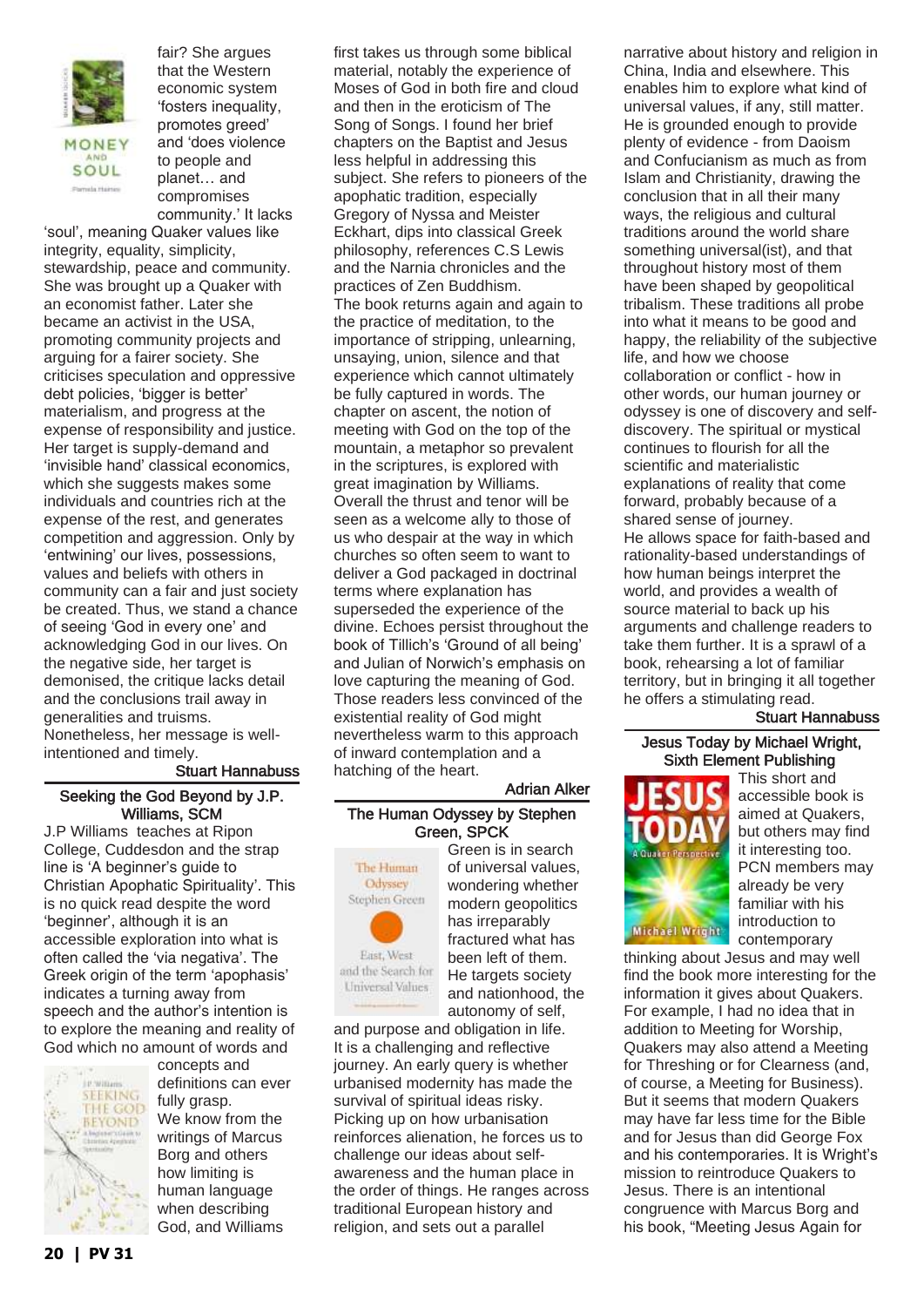the First Time". The books of Borg and Dominic Crossan are central to his thinking, along with others with whom many will already be familiar: John Shelby Spong, Geza Vermes, Lloyd Geering and Karen Armstrong. Wright puts across these new, modern perspectives on Jesus lucidly and with passion. He revisits the Gospels and reminds his intended audience of the Biblical bedrock of their foundational principles. I do not think there is anything in this book which will come as a surprise to the typical PCNer, but it may come as a refreshing perspective, and as well as reintroducing Quakers to Jesus, he introduces us to modern Quakers. Jenny Jacobs

#### One for the Road: A Search for Faith in a Sceptical Age, David Stevenson £7-, [davidelaine9@gmail.com](mailto:davidelaine9@gmail.com?subject=via%20PV)

# One for the Road

This is an excellent and wide-ranging book of essays, hymns and poetry that could be used as a daily source for thinking and contemplation. It is an exploration of an emerging

Christianity fit for our own contemporary post-modern age, and transcends any specific culture or geography. I have used his hymns and poetry for at least a decade and found them important contributions to progressive corporate worship. He quotes from many different open thinking sources but one that rang all the bells for me was Carl Jung's "Religion is a defence against the experience of God." This book goes a long way towards encouraging readers to engage with the issues raised in the hope that new ways of thinking and doing will emerge to address Jung's critical comment. Although many of the examples used come from his experiences in Leicestershire Methodism they are ably utilised to illustrate universal themes such as 'Church or Kingdom', 'In Love We Live', 'Myth and Mystery', 'This Multicultural Britain', 'On Peace and Justice', and 'Friendship Unbound'. The essay 'The Certain Man' is a wonderful, amusing yet challenging retelling of the parable of the three servants each given amounts of money to invest in the absence of the master [Matt. 25:14-30]. To have a preface by Leslie Griffiths and endorsement

by Jack Spong speaks volumes for the book. It is highly recommended for readers who are searching for a Jesus based faith that is relevant to the age in which we live.

#### John Churcher

I

#### A Secret History of Christianity by Mark Vernon, Christian Alternative

![](_page_20_Picture_8.jpeg)

For Vernon, Christianity's secret is that our life springs from God's life, a truth that can only be imparted inwardly and 'must be inhabited to be understood'. The recovery of this

mystical approach is the key to revitalising Christianity. Following Owen Barfield (friend of Tolkien and CS Lewis), he finds this in the evolution of human consciousness. The earliest humans, in the phase of 'original participation', had little sense of a boundary between a person and their environment. This included the time of Homer and the early strata of biblical narrative. About 500 BCE (Jaspars' Axial Age) came a 'withdrawal of participation', a developing sense of individuality and responsibility found in the prophets and Greek philosophy, followed by a third phase, 'reciprocal participation'. In this stage the conscious individuals born of the second phase saw their own interiority reflecting a comparable inner life in nature and in God, effecting a re-engagement. For Vernon, Barfield's 'withdrawal of participation' was the necessary preparation for Christianity and represents its first phase. Its second phase, 'reciprocal participation', is perfected in Jesus Christ's consciousness - expressed in John's gospel as the mutual indwelling of the Father and of the Son and those who believed in him - and highlighted in his teaching that death is the only way to life. For a thousand years the reciprocal participation in death and life through the sacraments sustained this mutuality, but for Barfield and Vernon this came to an end with the reformation and the enlightenment. We are now in a new phase of consciousness, again experiencing withdrawal and alienation, unable to inhabit the essential truth that our life springs from God's life.

Vernon believes the only way to recover consciousness of that

reciprocal participation is imaginatively, and his final chapter refers us to poets, artists and mystics, past and present, for inspiration. I don't disagree, but I found this a rather tame close to a book that was not an easy read, and from which I had hoped for more.

#### Anthony Freeman

#### Embodiment by Dinah Livingstone, Katabasis

![](_page_20_Picture_15.jpeg)

I can't think of anyone who isn't going to adore this slim book of poems. It opens with a preliminary observation that, recorded from space, our planet makes a polyphonic

web of chatter, conversations, songs and stories. Subsequent poems take on voices from many times and cultures; like the Earth they articulate humanity's 'deep hum'. For Livingstone, our species' babble is our USP and our purpose. Poetry, in other words, is the structured 'Embodiment' of our lives. The poet's notion of Embodiment is not very far from that of a theologian's notion of Incarnation, and she stresses the overlaps between states of mind and states of grace. Throughout, the ancient narratives of Creation are rehearsed and interrogated, while she playfully stirs a pot of Biblical interpretations. William Blake's iteration of the Adam and Eve myth is core to the mix, but then so are details of everyday north London graveyards, memories of childbirth and a constant anxiety about getting old and growing frail. Did I forget to say that these poems are also very funny? Her earthy tone frequently contradicts her highfalutin' contents and grounds her metaphysics in the humdrum quotidian. That conflation of tones also emphasises her lesson that human existence follows celestial patterns. In 'Love' for example, she writes: "Though often it involves / hard grind and mess, risks / complications, quarrels, agony, / love is what we cannot do without, / love builds the city". What a good and finely balanced phrase, that combines raw strength with American pulp fiction! William Blake's pre-Revolutionary Adam and Eve would agree: Liberty is Love, but it hurts.

Hellen Giblin-Jowett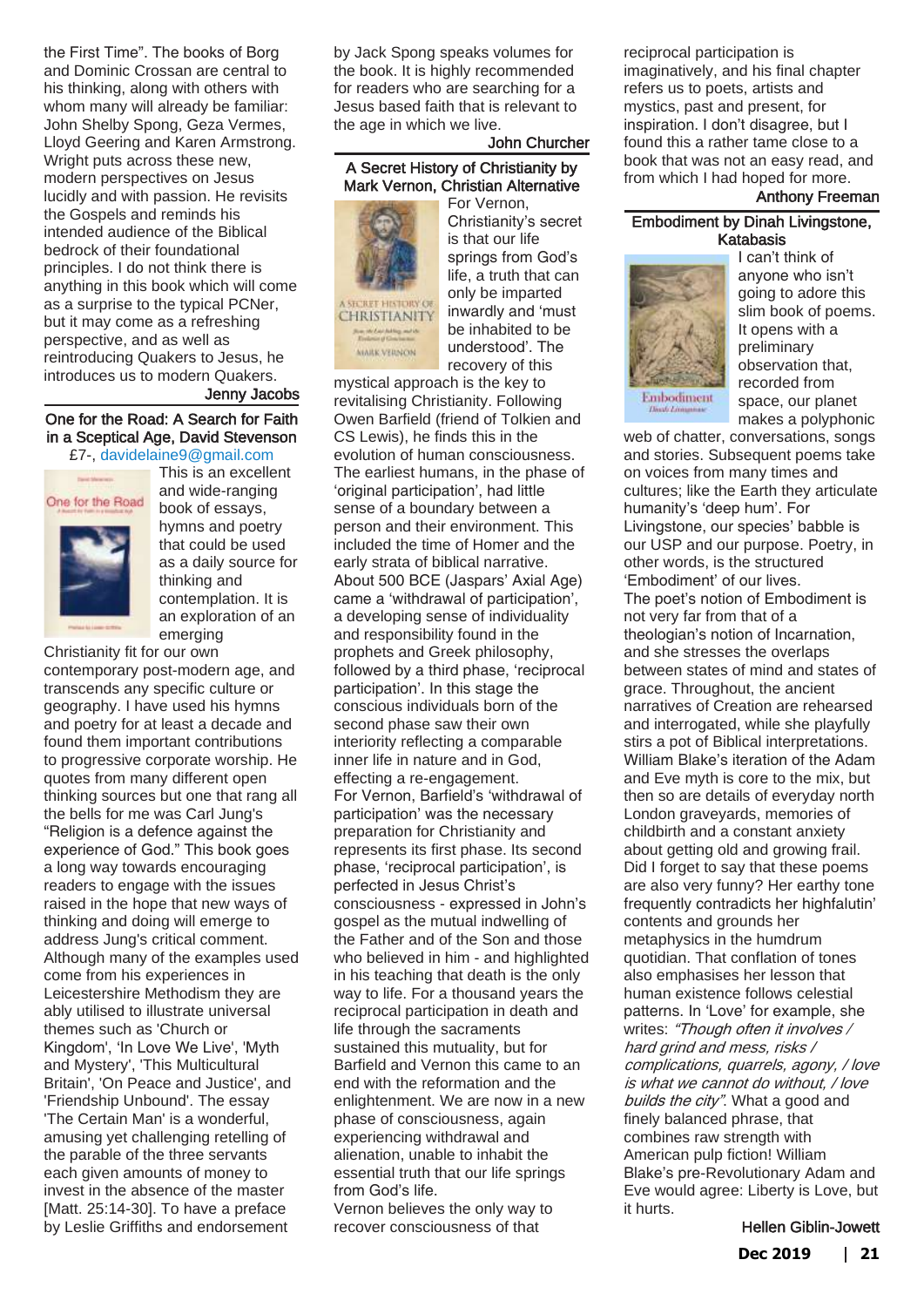# Outgrowing God – Richard Dawkins

![](_page_21_Picture_1.jpeg)

Richard Dawkins is a distinguished ethologist, author and staunch proponent of new atheism and is well-known to those of us who are interested in the relationship between science and religion. As he makes clear in his dedication, it is written for "all young people when they are old enough to decide for themselves" and it is upon this

basis that it should be judged. The book is divided into two parts the first of which is entitled "Goodbye God" and the second "Evolution and beyond". Much of the material in the first we have seen before in "The God Delusion" and his other writings. He traces briefly the development of the Abrahamic religions from polytheism to monotheism and questions whether, in view of the doctrine of the Trinity, the Marian doctrines and Satan, Christianity is truly monotheistic. He selects material from the Old Testament which portrays God as being cruel and violent and is equally dismissive of material in the New Testament. Although he notes that contents of the Bible are not literally true, he still seems to rely on it to support his argument. "Whether or not God is a fictional character," Dawkins argues, "we are still entitled to choose whether he's the type of character we'd like to love and follow".

Some of the material in Part Two is fascinating to those of us unfamiliar with biology. Dawkins explains the mechanics of the chameleon's tongue and the wonders of the eyes of different species including ours. These, we are told, are the result of mutations rather than "an intelligent designer" and we are given examples of bad design including the tortuous and "crazy" route of one of the two nerves which go from the brain to the larynx. The recurrent laryngeal goes via the chest rather than following the direct route taken by the superior larynx and this, we are told, is the result of our developing from fish which have no necks! The wonders of crystals and DNA also feature. The discussion on molecules is given an interesting slant by our being told that every time we drink a glass of water "there is a high chance that at least one molecule will have passed through the bladder of Julius Caesar"! Passing

mention is made to quantum mechanics and the view that our universe is one of many. These wonders all point, in Dawkins view, to there being no God. Not everyone would accept this conclusion and see them pointing to an opposite conclusion.

The publishers claim that the book "is a concise, provocative guide to thinking for yourself". One must respectfully disagree. If young people are to decide for themselves about the existence of God, they must be provided with a balanced view which this book does not give. First, Dawkins' approach to the Bible is very literal. He concedes that some of it may be symbolic or some form of metaphor which he dismisses as "a favourite dodge of theologians" who choose which verses are metaphors and which are to be read literally. To paint theologians as some group of conspirators is, to say the least, disrespectful of his colleagues in the theology faculty. The Bible was not written to be read literally but should be read as a form of Jewish theological writing which the biblical scholar then uses their knowledge and experience to interpret. Second, the wonders of the natural world cannot explain everything; it simply deals with how life evolves. Indeed, the distinguished American scholar, Stephen Jay Gould, who was an atheist, considered the evolutionary theory as consistent with both atheism and religious belief. Third, not content with jibes about those in the theology faculty, Dawkins is equally dismissive of some of his colleagues in the science faculty. He does not mention that there are distinguished scientists like Revd. Sir John Polkinghorne [Mathematical Physics] and Revd. Prof. David Wilkinson [Theoretical Astrophysics] who hold a different view – indeed he describes those who do not accept his views as "educated "God worshippers" who, he says: "have given up on the living world as evidence of a creator… They have switched, instead, to other kinds of argument." He continues: "With some desperation – or so it seems to me – they have turned their attention… to cosmology and the origin of everything, including the fundamental laws and constants of physics". Finally, the author does not provide his readers with any guidance on further reading. To get a balance, one would recommend the books of his colleague, but fierce critic, Alister McGrath. In conclusion, there is much to be gained from a constructive dialogue between science and religion and that dialogue should begin with young people while they are in the education system. Unfortunately, this book, although written for beginners, will not assist that dialogue as it is more like propaganda for Dawkins' new atheism. One is bound to ask how one can "think for oneself" about the existence of God if one hears only one side of the argument?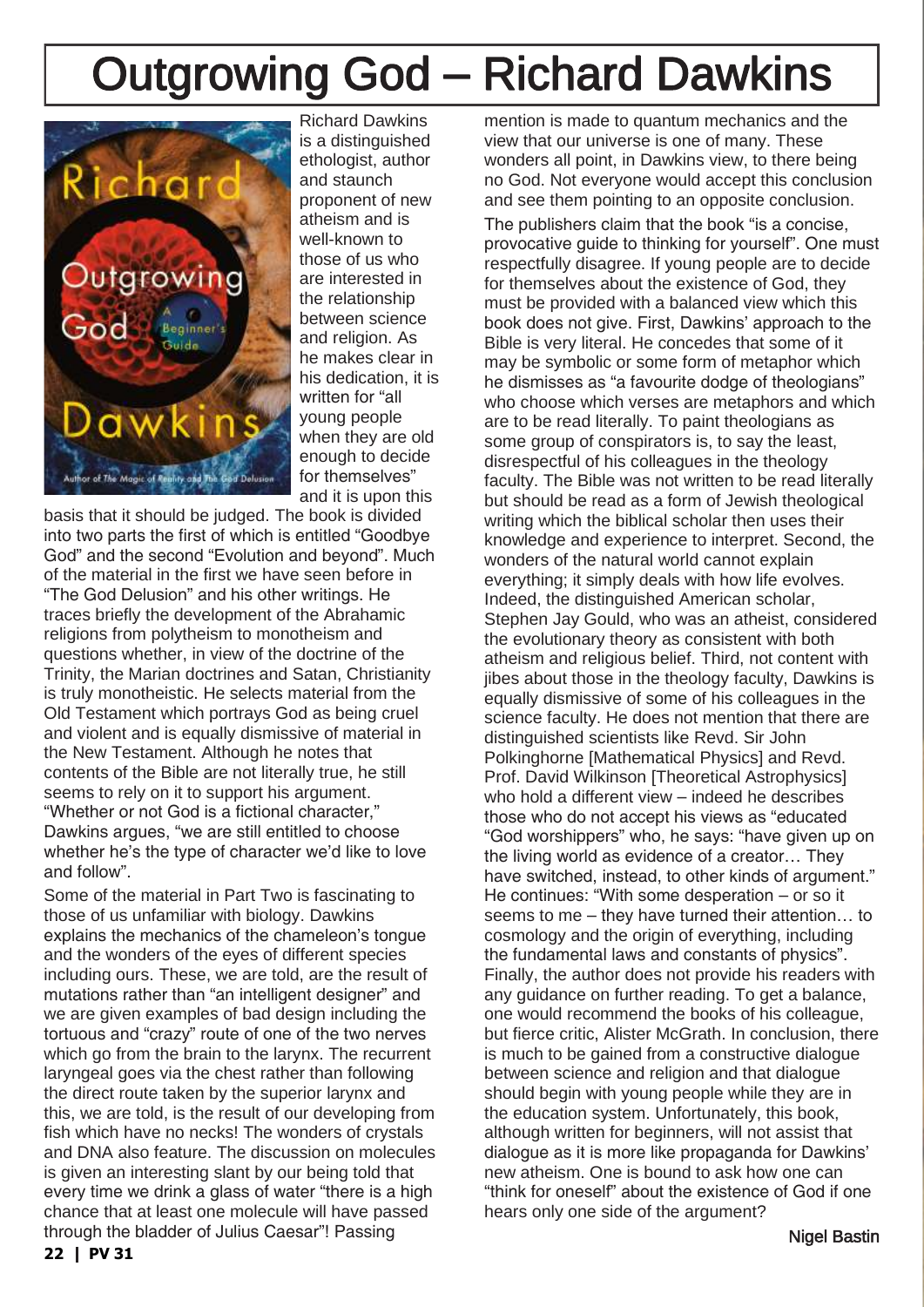# Around the manger

## Who am I?

The mother, a vessel for someone else's plan? The father, not the father, standing sentinel? A shepherd, dirty and bedraggled, a loner from the veld? A magi, wise and discerning, hoping in star-studded messages? An angel, iridescent, illuminating and terrifying? A donkey, nuzzling the manger, hungrily searching for hay? A lamb, bleating, frightened by the commotion? Where am I in this nativity tableau? Is there a place for me around the manger? Do I even want to be here? Frozen in time Sentimentalised on the mantle and displayed in shop windows Re-enacted with dusty costumes and sullen faces Petrified symbols or beloved catalysts into the story of Emmanuel? Emmanuel, then, there? Or here, now? Let it be here. Let it be now.

Ana Gobledale